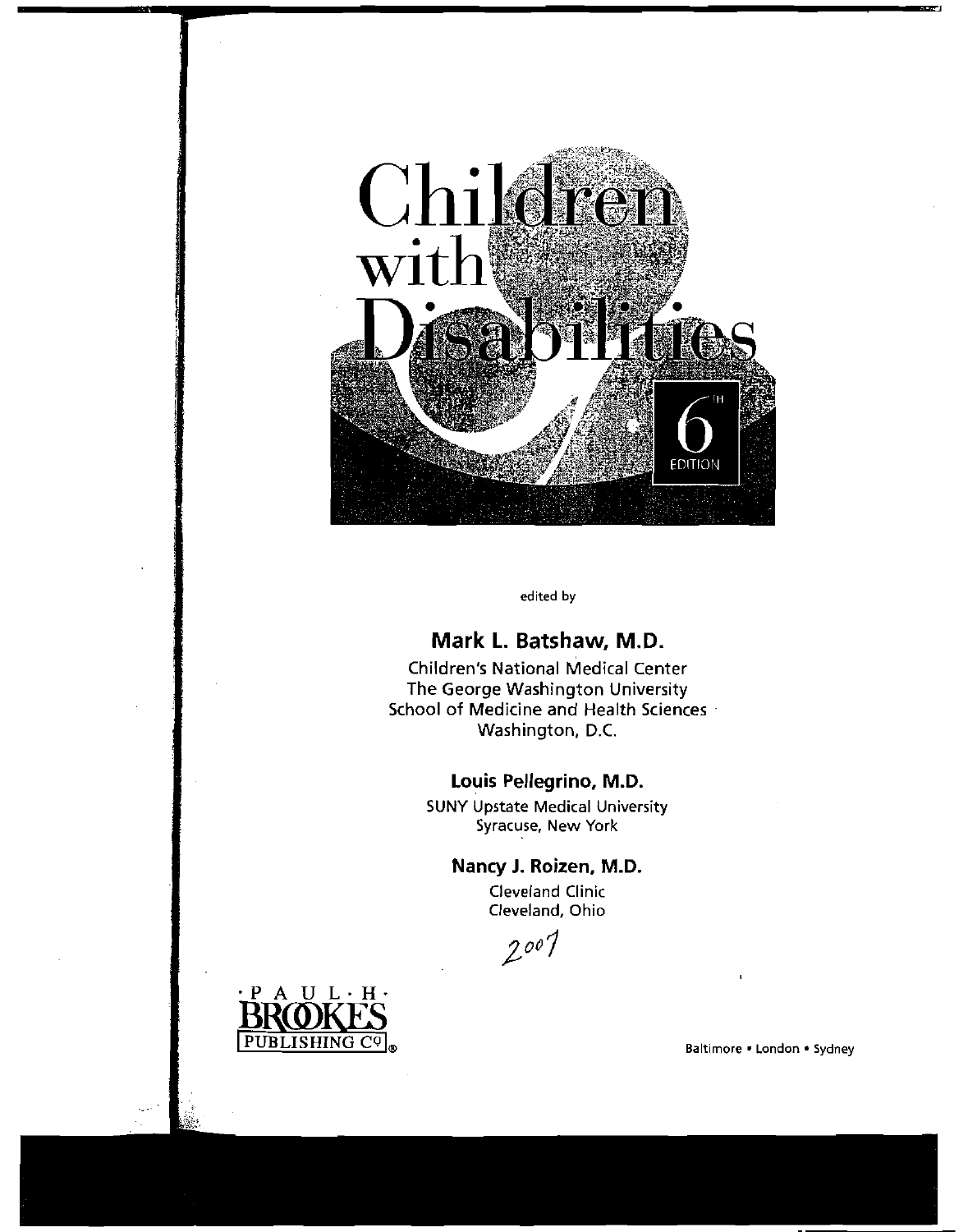# 2 *3* Autism Spectrum Disorders

Susan L. Hyman and Kenneth E. Towbin

Upon completion of this chapter, the reader will

f'

- Be familiar with the core features of autism and related disorders
- Distinguish among the diagnostic criteria for Autistic Disorder, Asperger's Disorder, Pervasive Developmental Disorder-Not Otherwise Specified, Childhood Disintegrative Disorder, and Rett's Disorder
- Understand the issues related to prevalence of autism spectrum disorders
- Be familrar with intervenlions and outcomes

A utism spectrum disorders (ASDs) are a<br>class of neurodevelopmental disorders<br>characterized by an impairment in social<br>reciprocity atypical communication and repetclass of neurodeveiopmental disorders reciprocity, atypical communication, and repetitive behaviors. The term *autism spectrum* indicates that the disorders in this category occur along a continuum and is commonly used as a synonym for the category *pervasive developmental disorders. The Diagnostic and Statistical Manual of Mental Disorders, Fourth Edition, Text Revision (DSM-IV-TR, American Psychiatric As*sociation [APA], 2000) uses the equivalent term Pervasive Developmental Disorders (PDDs), because symptoms pervade all areas of development. Included in this group of disorders are the specific diagnoses of Autistic Disorder, Asperger's Disorder, Rett's Disorder, and Childhood Disintegrative Disorder (CDD). Pervasive Dcvcloprnental Disorder-Not Otherwise Specified (PDD-KOS) is a classification used when symptoms are present hut specific criteria for one of the other diagnoses in this category are not met. Recause the continuum of disorders is popularly referred to as the autism spectrum disorders (ASDs) rather than the *DSM-IV-TR*  terminology of Pervasive Developmental Disorders, this chapter uses the term *ASDs*. Some research studies cited have been done with people with Autistic Disorder. This will be specifically noted in the text hecause the findings might be different for people with other ASDs.

The symptoms of ASDs are neurologically based. Scientific evidence indicates a genetic predisposition for ASDs, although there is likely to

be gene-environment interaction (Muhle, Trentacoste, & Rapin, 2004). ASDs may occur in conjunction with other functionally defmed diagnoses such as intellectual disability and learning disabilities, biologically based behaviors such as tics, and medical conditions including epilepsy. Advances in understanding the core symptoms and early implementation ofeducational, comrnunicstion, and behavioral treatment approaches have positively affected the outcome of children with ASDs (National Research Council. 2001).

 $\overline{\phantom{a}}$ 

### **CHRISTOPHER**

Christopher and Katie are fraternal twins who were born after an uncomplicated pregnancy. The children's parents, both trained asengineers, recall that Katie was somewhat colicky and that Christopher seemed content in comparison. He seemed advanced in the first year of life compared with his sister. Christopher smiled and babbled on time, and his parents remember that from a very early age, he was quite interested in toys with letters or numbers. By the time he was 1 year old, Christopher could identify some letters, and his parents thought he was rather precocious. They noticed that by 15 months of age, however, Katie was using words and beginning to play appropriately with toys. Christopher, conversely, had many words used as labels but never said "momma" or "dadda" and seemed to beconsumed with naming and ordering letters and numbers. He could re-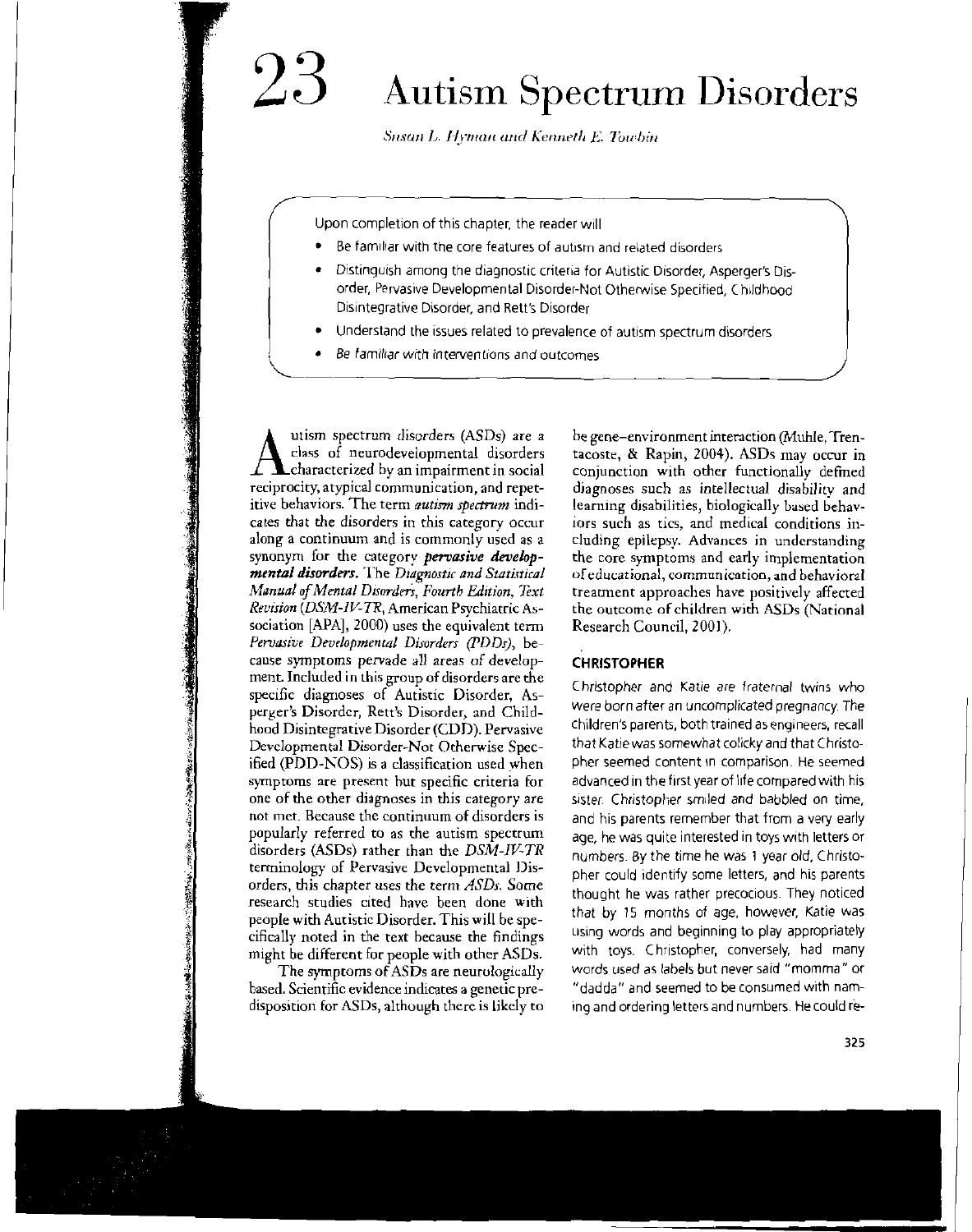novel phrases at 2 years of age. At times, Christo-

326

the pediatrician referred Christopher to an early symptoms—two related to social reciprocity<br>intervention program. His hearing was normal. Intervention program. His hearing was normal. Language development must be grossly but he had significant delays in receptive and limits (two-word phrases by 2 years of<br>social language. Christopher was diagnosed as linear phrases by 3 years of age). Pragmatic social language. Christopher was diagnosed as **age;** longer phrases by 3 years of age). Pragmatic<br>having an ASD and began an intense, disorder- an language impairments are common, and adaptive having an ASD and began an intense, disorder-<br>specific program. (and adaptive language impairments are common, and adaptive

of behaviors in three areas: social reciprocity, age, when the social demands of the classroom<br>communication, and repetitive behaviors (APA, make the symptoms functionally apparent. communication, and repetitive behaviors (APA, 2000). The number and distribution of symptoms, the pattern of early language developtoms, the pattern of early ranguage develop-<br>ment, the cognitive ability, and the timing of re-<br>**Pisorder-Not Otherwise Specified** gression all are used to make a specific diagnosis **Disorder-Not Otherwise Specified**  within this category of disorders. The diagnosis PDD-NOS is used to describe

*TR)* is a discrete diagnosis within the ASDs. It is areas. There is no minimum number of sympdefined by a pattern ofsixsymptoms distributed toms necessary to diagnose PDD-NOS. 'lhis across three areas (Table 23.1). At least two results in significant heterogeneity among insymptoms must be in the area of social reci- dividuals given this clinical diagnosis. The coprocity Dr. Leo Kanner first described the syn- . morbidity of cognitive, language, and behavdrome of autism (derived from the Greek word ioral symptoms with PDD-NOS may result for self-absorption) in 1943 (Kanner, 1943). He in significant functional impairment, although observed a series of patients in his practice of fewer symptoms of autism are present. observed a series of patients in his practice of child psychiatry with social aloofness and a desire for "preservation of sameness." Although Kanner believed autism was an organic condi- **Childhood Disintegrative Disorder**  tion, through the 1950s most psychiatrists con- CDD is a very rare condition in which all as-<br>sidered autism to be caused by poor parenting. pects of development proceed typically until<br>Some thought it was a form of childh Some thought it was a form of childhood schizophrenia. With better behavioral description, it gress (Hendry, 2000). Language, cognitive ahil $b$ ecame clear that the ASDs were discrete from ity, social reciprocity, play, motor skills, and schizophrenia and occurred along a gradient. basic adaptive functions such as bowel and blad-<br>Progressive modification of the DSM (APA, der skills deteriorate. Behaviors subsequently Progressive modification of the *DSM* (APA, 2000) has altered diagnostic criteria so both stabilize at a lower level of functioning. CDD younger children or children with lower func- probably represents a common final pathway tioning and children with typical cognitive abil- for a number of neurologic insults. Workup for ities can be identified as having ASDs. a neurodegenerative disorder is indicated if late

Kanner (Aspcrger, !944/1991). Asperger ob- **(REG)** findings are present during sleep (Treserved children with apparently tpical Ian- vithan, 2004) in LKS.

peat phrases from his movies but did not make guage who had difficulties with socialization, providing the page<br>that in cover pages and a general solution over the social demands, and had pher's parents worried that he was deaf because repetitive behaviors. The *DSM-IKTR* indihe seemed to ignore them.<br>The parents took Christopher to the doctor and perger syndrome) can be diagnosed if three The parents took Christopher to the doctor, and perger syndrome) can be diagnosed if three<br>symptoms—two related to social reciprocity behaviors may be delayed. There is considerable overlap between the diagnosis of high-func-**DIAGNOSTIC CATEGORIES** tioning autism (Autistic Disorder in someone with typical intelligence) and Asperger's Disorder (Szatmari, 2000). Children with Asperger's ASDs are defined by the presence or absence Disorder may not be diagnosed until school<br>of behaviors in three areas: social reciprocity, age, when the social demands of the classroom

children who do not have the number or distri-**Autistic Disorder Aution** bution of symptoms for another diagnosis with-<br>in the ASDs or have atypical presentation but Autism (or Autistic Disorder, per the *DSM-IK* have functional impairments in the relevant

regression is documented. Epileptic aphasia (Landau-Kleher Syndrome) is not the same **Asperger's Disorder** as CDD, as children with LKS may lose only Dr. Hans Asperger was a contemporary of Dr. language. Characteristic electroencephalogram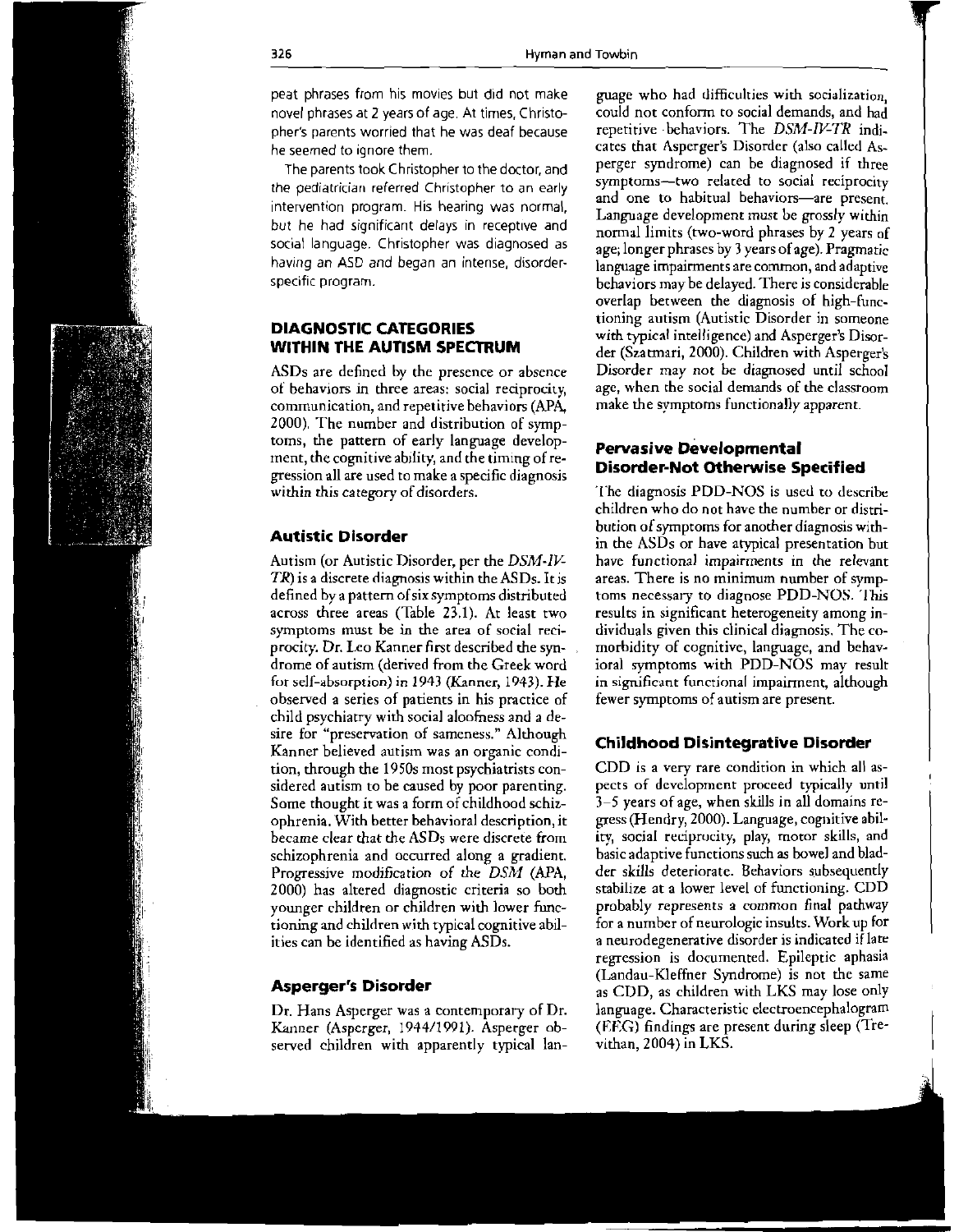:s with socialization. ial demands, and had  $e$  DSM-IV-TR indiorder (also called As-: diagnosed if three to social reciprocity aviors-are present. ust be grossly within phrases by 2 years of ars of age). Pragmatic ommon, and adaptive There is considerable mosis of high-func-Disorder in someone and Asperger's Disordren with Asperger's gnosed until school nds of the classroom ionally apparent.

# ental rise Specified

5 is used to describe the number or distriother diagnosis withical presentation but ents in the relevant im number of sympse PDD-NOS. This rogeneity among inal diagnosis. The coinguage, and behav-D-NOS may result npairment, although are present.

### ative Disorder

tion in which all asoceed typically until Ils in all domains reruage, cognitive abilv, motor skills, and ch as bowel and bladiaviors subsequently f functioning. CDD nmon final pathway insults. Work up for ler is indicated if late 1. Epileptic aphasia ne) is not the same LKS may lose only ectroencephalogram it during sleep (Tre-

# Table 23.1. Diagnostic criteria for Autistic Disorder

 $\overline{A}$  A total of six (or more) items from the following groups:

| Group 1 <sup>8</sup> |                                                                                                                                                                           | Group $2b$ |                                                                                                                                                                                 | Group 3 <sup>c</sup> |                                                                                                                                                            |
|----------------------|---------------------------------------------------------------------------------------------------------------------------------------------------------------------------|------------|---------------------------------------------------------------------------------------------------------------------------------------------------------------------------------|----------------------|------------------------------------------------------------------------------------------------------------------------------------------------------------|
| 1.                   | Marked impairment in the<br>use of multiple nonverbal<br>behaviors such as eve-to-<br>eye gaze, facial expression,<br>body postures, and ges-<br>tures to regulate social |            | Delay in, or total lack of, the<br>development of spoken lan-<br>quage (not accompanied by<br>an attempt to compensate<br>through alternative modes<br>of communication such as |                      | Encompassing preoccu-<br>pation with one or more<br>stereotyped and restricted<br>patterns of interest that is<br>abnormal either in intensity<br>or focus |
|                      | interaction                                                                                                                                                               |            | gesture or mime)                                                                                                                                                                | 2.                   | Apparently inflexible adher-                                                                                                                               |
|                      | 2. Failure to develop peer re-<br>lationships appropriate to                                                                                                              |            | 2. In individuals with adequate<br>speech, marked impairment<br>in the ability to initiate or<br>sustain a conversation with<br>others                                          |                      | ence to specific, nonfunc-<br>tional routines or rituals                                                                                                   |
|                      | developmental level                                                                                                                                                       |            |                                                                                                                                                                                 | З.                   | Stereotyped and repetitive<br>motor mannerisms (e.g.,<br>hand or finger flapping or<br>twisting, complex whole-<br>body movements)                         |
| З.                   | A lack of spontaneous seek-<br>ing to share enjoyment, in-                                                                                                                |            |                                                                                                                                                                                 |                      |                                                                                                                                                            |
|                      | terests, or achievements<br>with other people (e.g., by<br>a lack of showing, bringing,<br>or pointing out objects of<br>interest)                                        |            | 3. Stereotyped and repetitive<br>use of language or idiosyn-                                                                                                                    |                      |                                                                                                                                                            |
|                      |                                                                                                                                                                           |            | cratic language                                                                                                                                                                 | 4.                   | Persistent preoccupation<br>with parts of objects                                                                                                          |
|                      |                                                                                                                                                                           | 4.         | Lack of varied, spontaneous<br>make-believe play or social                                                                                                                      |                      |                                                                                                                                                            |
| 4.                   | Lack of social or emotional<br>reciprocity                                                                                                                                |            | imitative play appropriate to<br>developmental level                                                                                                                            |                      |                                                                                                                                                            |

- B. Delays or abnormal functioning in at least one of the following areas with onset prior to age 3 years:
	- 1. Social interaction
	- 2. Language as used in social communication
	- 3. Symbolic or imaginative play
- C. The disturbance is not better accounted for by Rett's Disorder or Childhood Disintegrative Disorder.

Reprinted with permission from the Diagnostic and Statistical Manual of Mental Disorders, Fourth Edition, Text Revision (p. 75). Copyright © 2000 American Psychiatric Association.

"Qualitative impairments in social interaction, as manifested by at least two criteria from Group 1. <sup>b</sup>Qualitative impairments in communication as manifested by at least one criterion from Group 2.

"Restricted, repetitive, and stereotyped patterns of behavior, interests, and activities, as manifested by at least one criterion from Group 3.

# **Rett's Disorder**

Rett's Disorder (also called Rett syndrome) is a specific neurogenetic syndrome that is classified as an ASD because it involves the loss of previously obtained language and social milestones Rett's Disorder is predominantly seen in girls. The deterioration in function is accompanied hy the development of a set of mid-line stereotyped hand movements. Rett's Disorder is associated with a mutation in the methyl-CpGbinding protein 2 (MeCP2) gene on the X chromosome (Hnppke & Gartner, 2005). Affected children have a history of a normal birth and infancy, with slowing of head growth and a loss or plateauing of cognitive, language, and motor skills in the second year of life (Nomura & Sagawa, 2005). Spasticity in the lower extremities, seizures, constipation, and hyperventilation/breathholding are also common findings. Although affected children lose language and social interest with their initial deterioration, social approach and interest often returns. Understanding the relationship between the genetic mutuation and developmental regression may help direct future research examining brain development in children with ASDs and Rett's Disorder.

# **Broader Autism Phenotype**

The term broader autism phenotype (BAP) reflects the current conceptualization that each symptom of the autism phenotype exists along a continuum with typical behavior (Dawson et al., 2002). Subtle differences in pragmatic language organization and psychiatric symptoms such as anxiety (Piven et al., 1997) or mood disorders (deLong & Nohria, 1994) may occur with greater frequency in family members of people with ASDs. Understanding that there is a gradient of symptoms is an important step in understanding how multiple genes must interact to result in an ASD.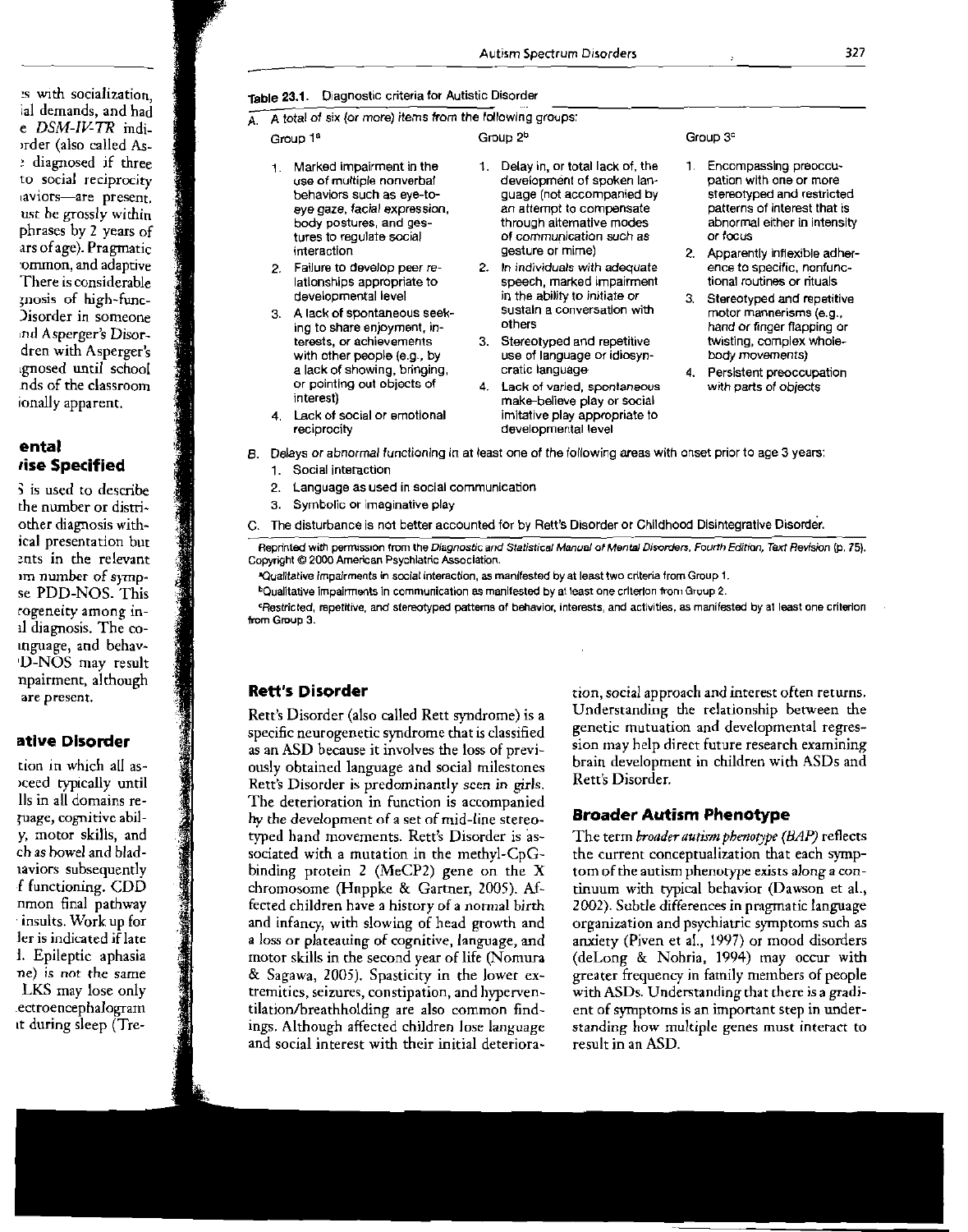There is significant heterogeneity among people. diaguosed with ASDs given the number of symptoms and possible patterns. Core symptoms are **Atypical**  divided into the three areas, which are discussed **Communication Development** 

to the diagnosis of an ASD reflect an intrinsic identified by most families whose children are inability to read and comprehend the feelings, later diagnosed with ASDs. Typical early laninability to read and comprehend the feelings, later diagnosed with ASDs. Typical early lan-<br>experiences, and motives of others. These basic guage is often reported, including the emerexperiences, and motives of others. These basic social understanding skills allow interpretation gence of single words; however, when early of the verbal and nonverbal messages of others, milestones are scrutinized, it becomes apparent including nuanced facial expression, vocal inflec- many children with ASDs have had atypical detion, gesture, social intention, and emotional velopment in receptive and expressive language<br>tone. Because of these symptoms, children with (Mars, Mauk, & Dowrick, 1998). Language tone. Because of these symptoms, children with (Mars, Mauk, & Dowrick, 1998). Language ASDs have social difficulties with peers (Travis milestones are lost between 18 and 24 months ASDs have social difficulties with peers (Travis milestones are lost between 18 and 24 months & Sigman, 1998). Infants with typical develop- by at least half of children with autistic disorder & Sigman, 1998). Infants with typical develop-<br>ment learn that eye contact with adults and vo-<br>(Rogers, 2004). Loss of social milestones is less ment learn that eye contact with adults and vo-<br>
calizations arc associated with attention. They often reported but occurs with some frequency calizations arc associated with attention. They often reported but occurs but of learn to look at their parents when their name is (Richler et al., 2006). learn to look at their parents when their name is (Richler et al., 2006).<br>
called, as well as to distinguish their parents' fa-<br>
Early language of children with ASDs is called, as well as to distinguish their parents' fa-<br>
cial expressions and the inflection in their voices often characterized by imperative labeling (using cia1 expressions and the inflection in their voices often characterized by imperative labeling (using (Bruinsma, Koegel, & Koegel, 2004). Some infants with ASD are quiet and content babies echolalia (echoing speech); abnormal prosody,

different point of view is referred to as theory of mind. This basic difference interferes with the . to process what is said to them. In children with capacity of people with ASDs to nnderstand so-<br>
cial language and intent of others (Rogers, 1998). a perseverative fashion. Perseverative language cia1 language and intent of others(Rogers, 1998). a perseverative fashion. Perseverative language Although individuals with ASDs have varying may occur to provide structure and a known<br>degrees of difficulty in initiating, responding outcome in a social situation that the child with degrees of difficulty in initiating, responding to, and maintaining social intrractions, they an ASD does not undemtand. Once functional may be highly responsive to specific individuals language is established, prosody may be singorsitnations. Patterns of relating to **other** people song, robotic, or imitative of the inflection used may be atypical. They may have diminished eye by the original speaker. Young children with<br>contact, decreased use of facial expression, and ASDs also may have difficulty assigning procontact, decreased use of facial expression, and exaggerated or absent gestures. People without nouns because they may not see how words<br>ASDs generally look at the eyes of a person to need to be rearranged to have meaning to an-ASDs generally look at the eyes of a person to need to be rearranged to have mean<br>whom they are speaking, whereas most people other person (Rapin & Dunn, 2003). whom they are speaking, whereas most people other person (Rapin & Dunn, 2003).<br>with ASDs tend to look at the person's mouth Communication requires a synthesis of with ASDs tend to look at the person's mouth Communication requires a synthesis of (Klin et al., 2002). Some people with ASD have many behaviors that are nonverbal. Children (Klin et al., 2002). Some people with ASD have intense eye gaze without the social awareness of with ASDs may have a basic inability to both when to look away. People with ASDs may have perceive and imitate facial expression (Dawwhen to look away. People with ASDs may have perceive and imitate facial expression (Daw-<br>difficulty in integrating verbal and nonverbal son, Webb, & McPartland, 2005). Studies have difficulty in integrating verbal and nonverbal son, Webb, & McPartland, 2005). Studies have<br>components of communication. Although some shown that the brains of people with Autistic components of communication. Although some arc aloof, many children with ASDs respond to Disorder process faces as if they were objects. affection and are affectionate with their families As a result, every time the faeial expression of

**DIAGNOSTIC FEATURES OF** ical social reciprocity are closely tied to the **AUTISM SPECTRUM DISORDERS** presence or absence of symptoms in the area of presence or absence of symptoms in the area of language.

Dificulty with social communication is present **Qualitative** in varying degrees in all people with ASDs (Rapin in varying degrees in all people with ASDs (Rapin in the second of the second of the second of the second of the second of the second of the second of the sec **Impairments in Social Reciprocity**<br>
Intellectual disability or exist in isolation. De-<br>
The deficits in social reciprocity that are critical<br>
lays in language are the first area of concern The deficits in social reciprocity that are critical lays in language are the first area of concern<br>to the diagnosis of an ASD reflect an intrinsic identified by most families whose children are milestones are scrutinized, it becomes apparent

with decreased gaze. <br>
Understanding that other people have a Echoing adult words is common in typical de-Echoing adult words is common in typical de-<br>velopment, as toddlers gain vocabulary and learn

(Travis & Sigman, 1998). the communication partner is changed, the person with an ASD must reidentify the face dividuals with ASDs. Symptoms related to atyp- (Schultz et al., 2000). This neurobiologic finding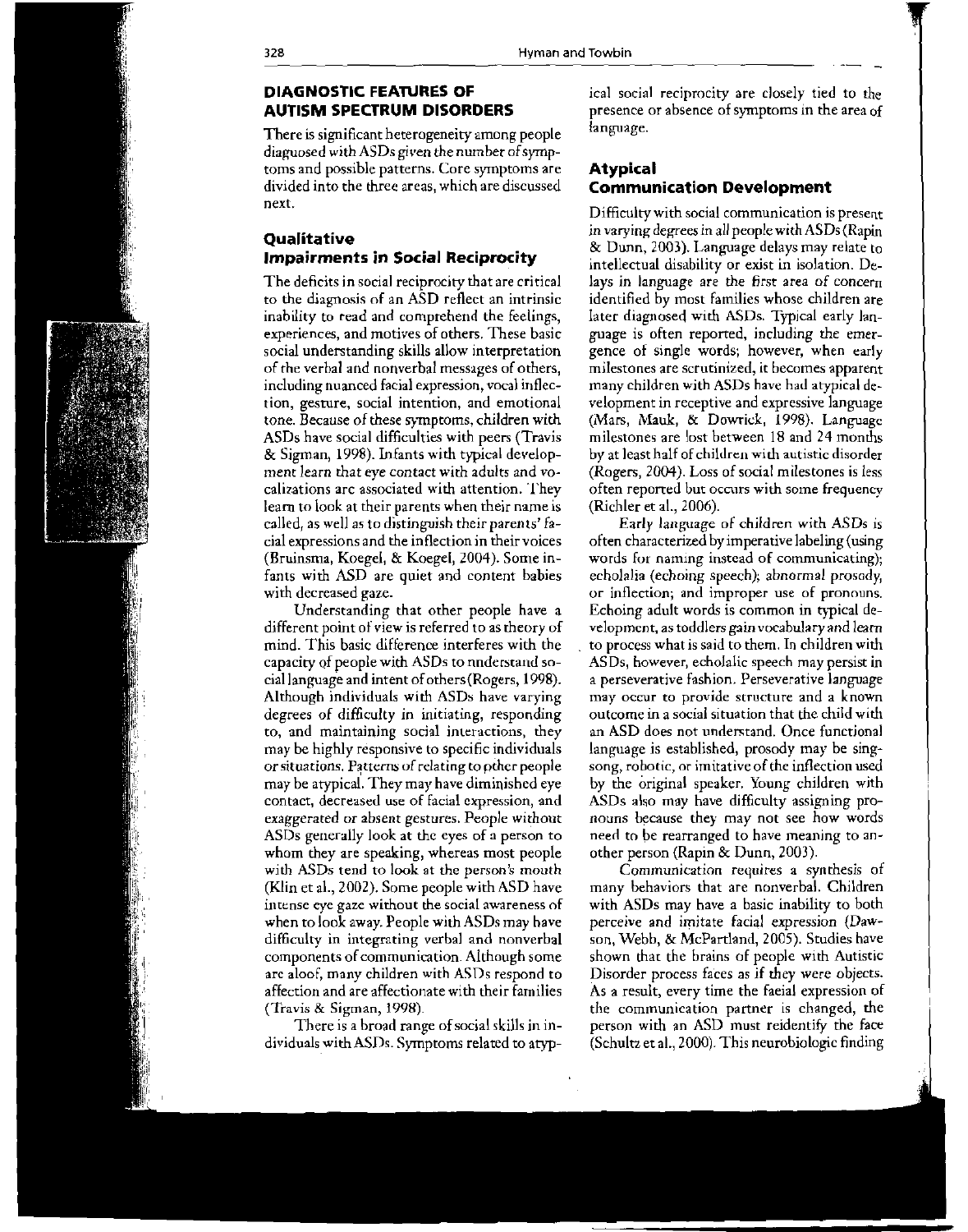:losely tied to the Itoms in the area of

### lopment

~nication is present e with ASDs (Rapin lelays may relate to it in isolation. Dest area of concern whose children are

Typical early lancluding the emerwever, when early t becomes apparent tve had atypical de- :xpressive language

**1998).** Language **18** and **24** months th autistie disorder 11 milestones is less ith some frequency

dren with ASDs is ~tive labeling (using f communicating); abnormal prosody, use of pronouns. mon in typical de- ~cabulary and learn m. In children with eech may persist in :everative language ture and a knoun that the child with **A.** Once functional sody may be sing-'the inflection used ung children with llty assigning proot see how words ve meaning to an-I, **2003).** 

.es a synthesis of ~nverbal. Children c inability to both expression (Daw**lOO5).** Studies have ople with Autistic they were objects. 'acial expression of r is changed, the reidentify the face urohiologic finding may be one factor that intluences social processing and pragmatic language in people with ASDs.

Receptive language problems may also affect communication. Learning may be more efficient with visual, rather than auditory, cues. Unusual eye contact, body posture, gestures, and other nonverbal aspects of communication may have an impact on communication. Without specific intervention, nonverbal communication impairments may be problematic even with the development of conversational language.

### Atypical Behavior

Although the differences in social "give and take" may be central to the diagnosis of ASDs, repetitive, perseverative, and stereotyped bebaviors are often the most visible symptoms. Strict adherence to routines is common among people with ASDs. This can extend to food aversions, rituals related to daily routines, or obsessions. Young children with ASDs may have attachments to unusual items, such as string, rather than to soft or cuddly toys. Children with ASDs may not use toys in their intended manner but may focus instead on a part of a toy-for example, the wheels on a toy truck, which they may spin repetitively. They may line things up, stare out of the corners of their eyes, or visually inspect aspects of objects. Pretend play may not develop spontaneously, and once taught, it may take on a rote quality.

Interruption of a ritual or preoccupation may upset a child with an ASD and lead to distress or a temper tantrum. Stereotyped movements such as pacing, spinning, rnnning in circles, drumming, flipping light switches, rocking, hand waving, arm flapping, and toe walking are common. Self-injurious behavior, including biting and head banging, may also occur. Unusual responses to sensory input are commonly reported. These include insensitivity to pain'or heat and overreaction to environmental noises, touch, or odors. For example, although the child may appear "deaf' to the language of others but hear the television, or they may cover their ears and scream because of hyperacusis (unusual sensitivity to certain sounds).

The core symptoms of ASD vary with age and ability. For example, some people may have a total absence of language and communicative intent, whereas others engage in "professorial" speech with no conversational regard for the interest of the listener. Current challenges include development of more precise ways to elicit and quantifv the core symptoms for early and accurate diagnosis.

# CAUSES OF AUTISM SPECTRUM DISORDERS

ASDs do not form a single disorder and are without a single etiology. The weight of evidence now points to a genetic predisposition with environmental interactions (see Chapter **16).** 

### The Genetics of Autism

The evidence for a genetic etiology for ASDs comes from both family studies and twin studies. The recurrence risk for an ASD in suhsequent siblings of a child with ASD is 3%-5% (Chakrabarti & Fombonne, **2001).** This is tenfold higher than what would be expeeted in the general population. An identical twin of a child with autism, however, has a **65%** chance ofhaving an ASD. Almost all identical twins of individuals with ASDs have some symptoms, although fraternal twins have been reported to have no greater rate of autism than other siblings (Folstein & Rutter, **1977).** This strongly supports a genetic component of ASDs. It should he emphasized that these rates suggest an interaction of multiple genes (see Chapter **1).** It is also likely that as yet unknown environmental factors influence gene expression and brain development in these disorders. Genetic research has followed three strategies, whieh are discussed next.

**Family Studies** In family studies, also called linkage analysis, patterns of genes or specific DNA markers in family members with and without Autistic Disorder or an ASD are investigated. This strategy has identified genes that may be related to ASDs on multiple chromosomes, including **2,7,** and **15** (Muhle et al., **2004).** 

Candidate Genes Studies Identification of a trait of interest allows specific investigation of associated genes in families with individuals with ASDs. A number of genes of interest relate to early brain development (Muhle et al., **2004).** The interaction of genes and environmental events in early pregnancy is an area of active study. Candidate genes related to neurotransmitter generation and receptor function are of great interest because of potential for medical treatment of symptoms (Scott & Deneris, **ZOOS).**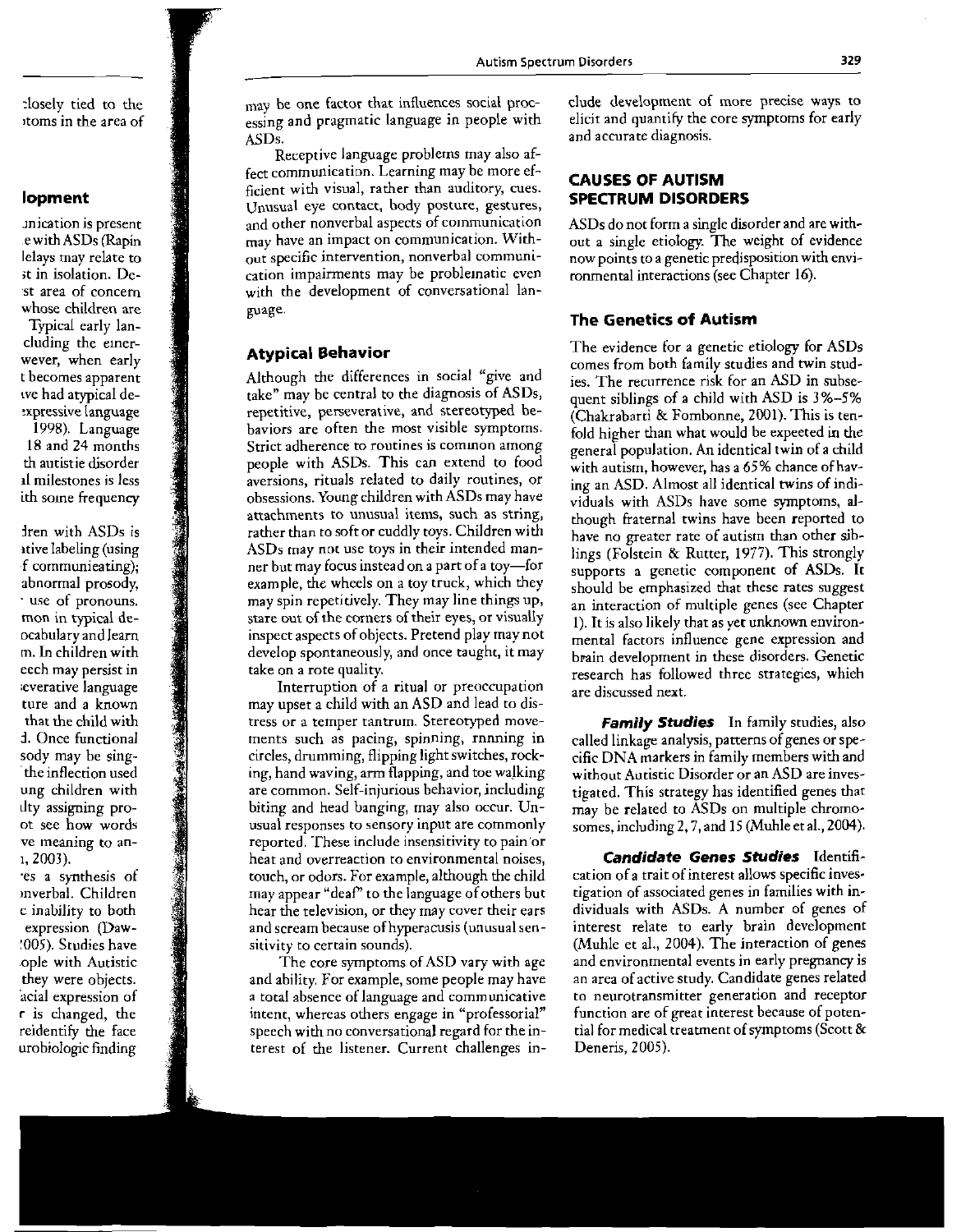

**Association with Genetic Disorders** stem nuclei and the inferior olive, as well as het-<br>**of Known Etiology** ASDs tend to be asso- erotopias (abnormally placed neurons) have ciated with other genetic disorders that have been reported in isolated cases (Bailey et al., known etiologies. It is understood that brain 1998). Modern techniques have identified addi-<br>functioning in certain genetic disorders, such tional pathological changes in some individuals' functioning in certain genetic disorders, such tional pathological changes in some individuals'<br>as tuberous sclerosis and fragile X syndrome, brains, including atypical inflammation and disas tuberous sclerosis and fragile X syndrome, brains, including atypical inflammation and dis-<br>places individuals at a greater risk for having ordered cellular organization in the cortex places individuals at a greater risk for having ordered cellular organization in the cortex<br>ASDs (see Chapter 19 and Appendix B). This (Casanova, Buxhoeveden, & Gomez, 2004; Var- $ASDs$  (see Chapter 19 and Appendix B). This knowledge allows for investigation of the rela-<br>tionship between known biologic abnormalities of the neurobiology of these disorders, posttionship between known biologic abnormalities<br>and behaviors symptomatic of autism.

330

Neuroimaging techniques are used to study Hope.org). brain development and function. Although head circumference is normal at birth, children with ASDs (other than Rett's Disorder) have large **Obstetric Complications**  heads in early childhood. The reason for this is Epidemiologic studies have not strongly associnot yet known. Magnetic resonance imaging ated any specific prenaral or birth complica- (MRI) studies of children with ASDs note a tions with the development ofASDs. Obstetric greater volume of white matter in cortex and optimality scores that reflect the overall health cerebellum in early childhood, but by middle of the pregnancy, delivery, and newborn period childhood, the head size is in the normal range are lower in cbildren with ASDs (Zwaigenbaum (Redcay & Courchesne, 2005). There may be ab- et al., 2002). The prenatal events that predisnormal genetic regulation of early brain growth pose a child to develop an ASD may comproand/or synaptic development. Anatomic findings mise fetal well-being in subtle and inconsistent on MRI, however, do not consistently identify ways. the same structural asymmetries or size differences. Improvements in imaging, such as diffusion tensor imaging (which images specific neural tracts) will advance understanding of brain . It is likely that environmental factors interact structure and function. with genes to cause the symptoms of ASDs. To

terms of neurotransmitter activity and energy cussed in the next section) that a mother might utilization by using functional MRI and spec-<br>have been prescribed early in pregnancy (Hyman, troscopy. Most studies have been done with Amdt, & Rodier, 2005). higher functioning adolescents and adults. One finding was that theory of mind tasks require **Teratogens** Substances that result in the networking of the medial prefrontal cortex, an increased risk of birth defects in the developtemporoparietal junction, and temporal poles ing fetus are termed **terntogens.** These include with other brain regions (Vollm et al., 2005). maternal medications, drugs of abuse, chemi-High-functioningadolescents with ASDs dem- cals, and radiation. Thalidomide is a drug that onstrate impairments in processing faces in the was used to treat nausea in pregnant women in fusiform gyrus (Schultz et al., 2000) and in proc- the 1960s. It was associated with limb defomiessing the eye gaze of others in the superior rem- ties in exposed fetuses (see Chapter 2). Many poral sulcus (Pelphrey, Morris, & McCarthy, years later, ophthalmologists studying the ab-2005). In addition, imitation may be impaired normalities of eye movement in adults who because mirror neurons do not communicate were exposed to thalidomide in utero found properly (Williams, Waiter, et al., 2005). that these adults also had a very high prevalence

been examined histologically. The findings to have been reported in children who were exdate suggest that prenatal events alter cell num-<br>posed during early pregnancy to valproic acid ber and density in the cerebellum and limbic (used to treat seizures and bipolar disorder) and system. Abnormal development of the brain mesoprostol (which may fail when used to in-

erotopias (abnormally placed neurons) have mortem study of the brains of individuals with. ASDs must occur. Autism Speaks and the Na-**Brain Structure and Function brain Institutes of Health have sponsored a in Autism Spectrum Disorders able to researchers (see http://www.Memoriesof able to researchers (see http://www.Memoriesof** 

### **Environmental Exposures**

It is possible to indirectly examine how date, the only established environmental risk<br>neurons in different parts of the brain behave in factors for ASDs are a few medications (disfactors for ASDs are a few medications (dis-

Few brains of individuals with ASDs have of ASDs. In addition, increased rates of ASDs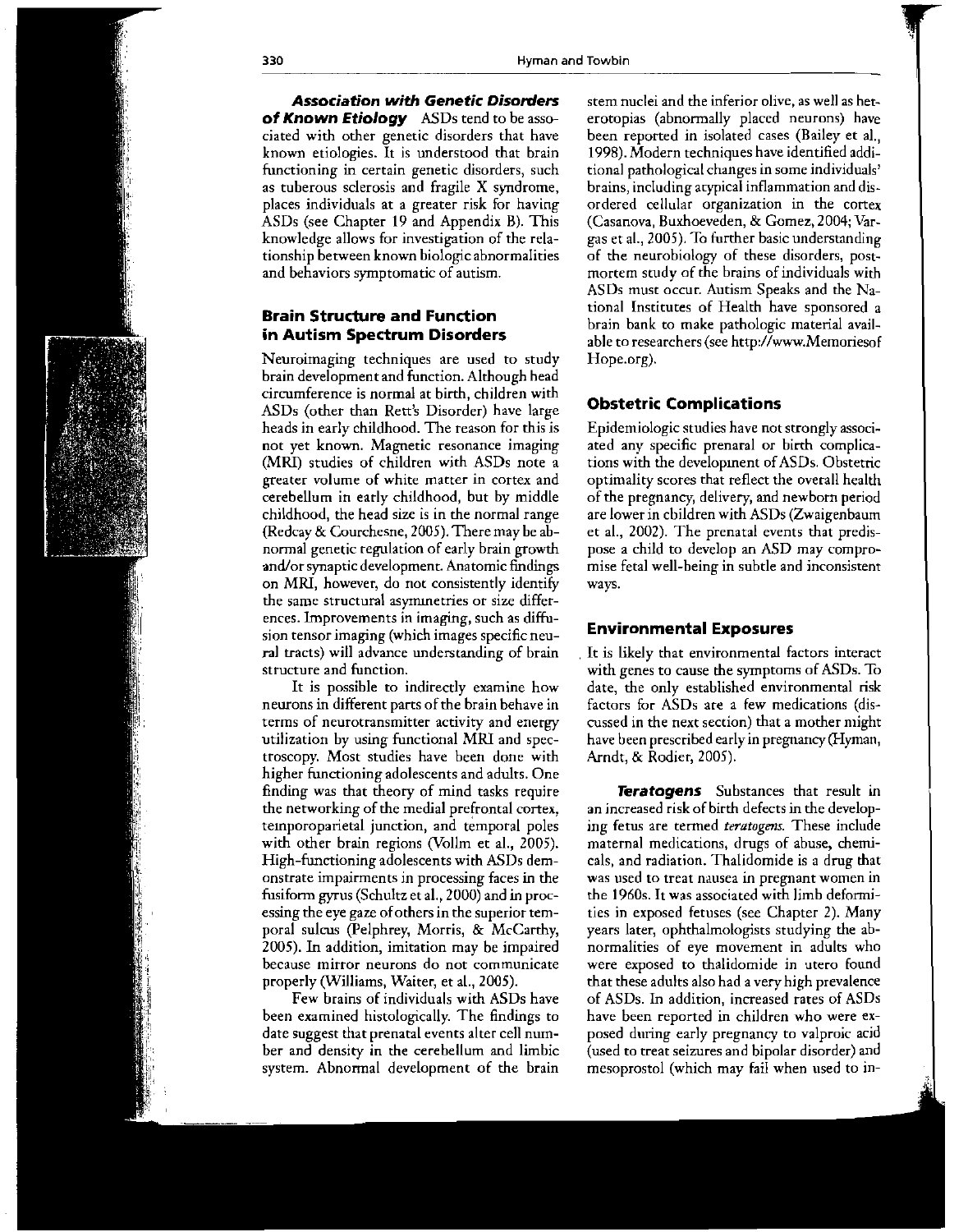olive, as well as hetced neurons) have cases (Bailey et al., ave identified addiin some individuals' flammation and distion in the cortex Gomez, 2004; Varbasic understanding ese disorders, postof individuals with speaks and the Nahave sponsored a ogic material avail-//www.Memoriesof

not strongly associor birth complicaof ASDs. Obstetric t the overall health nd newborn period SDs (Zwaigenbaum events that predis-ASD may comprole and inconsistent

### **Ires**

tal factors interact ptoms of ASDs. To nvironmental risk medications (disiat a mother might pregnancy (Hyman,

ces that result in ects in the developens. These include s of abuse, cheminide is a drug that regnant women in vith limb deformi-Chapter 2). Many s studying the abnt in adults who le in utero found ry high prevalence sed rates of ASDs ren who were exy to valproic acid olar disorder) and when used to in-

duce early termination of pregnancy) (Hyman et al., 2005).

No known environmental or chemical exposures have been associated with an increased risk for ASDs to date. The epidemiologic study that compared the rates of ASD in Brick Township, New Jersey, to other communities in New Jersey did not identify increased risk in that locale (Bertrand et al., 2001). Recent reports of increased airborne mercury in locations with higher rates of children with ASDs require further study with more rigorous methodology that includes actual air sampling (Palmer et al., 2006). Although existing data do not implicate specific ehemical agents, it is certainly plausible that substances to which mothers and newborns are exposed may affect brain development in a way that leads to ASDs in susceptible individuals.

**Vaccinations** There has been significant controversy about the alleged association of the measles, mumps, and rubella (MMR) vaccine, developmental regression, and ASDs (Wakefield et al., 1998). Population-based studies do not demonstrate an increase in the rate of diagnosis of ASDs with the introduction of MMR (Demicheli et al., 2005). Madsen et al. (2002) compared the rate of ASDs in more than 400,000 children in Denmark who received the MMR vaccine with about 100,000 children who did not get the vaccine. There was no difference in the rate of ASDs. Epidemiologic data does not support an association of the MMR vaccination with autism.

A second hypothesis relates the ethylmercury-based preservative, thimerosal (used as a preservative in pediatric vaccines prior to 2001) to symptoms of ASD in genetically susceptible children (Bernard et al., 2001). The rate of diagnosis of ASDs actually increased after removal of thimerosal from vaccines in Denmark (Madsen et al., 2003), although this was attributed to the broadened diagnostic criteria and increased awareness of ASDs in families and providers. The neurologic symptoms that are known to be associated with specific types of mercury toxicity depend on the type of mercury and age at and length of exposure. Neurologic symptoms of ASDs and acute, chronic and prenatal mercury toxicity affect sensory functions, motor abilities, and learning, but the specific symptoms are not the same (Nelson & Bauman, 2003). Methylmercury, the type of mercury ingested in fish and marine mammals, has not yet been associated with autism in populations with high pre- and postnatal exposure (Davidson, Myers, & Weiss, 2004).

In sum, no studies provide scientific documentation of a causal association of thimerosal containing vaccines and ASDs. In addition, current vaccines administered to children in the U.S. other than some influenza vaccines are typically thimerosal free (see http://www.fda .gov/cber/vaccine/thimerosal.htm#t1). Despite these factors, chelation therapy to bind and excrete heavy metals is pnrsued as a clinical intervention by families of children with ASDs. No clinical trials have been published to date that examine the safety and efficacy of this practice (Levy & Hyman, 2005).

**Infections** Prenatal infection with rubella increases the risk for cerebral palsy, intellectual disability, visual impairments, and ASDs, depending on the timing of infection (Chess, 1971). Vaccination-based immunity in women has all but eliminated this cause of ASDs in the United States. Other virus and bacterium that commonly infects pregnant women are not routinely associated with ASDs in the offspring, although rare cases of ASD have been reported in children with congenital CMV. A mother's own immunologic response to infections such as influenza might cause subtle differences in brain development, which might predispose a susceptible fetus to an ASD (Shi et al., 2003).

Another issue that has been raised is the possibility of infections in early childhood being associated with ASDs. Children who have severe neurologic mjury after meningitis or encephalitis may have symptoms of ASDs. There is no evidence to indicate overgrowth of intestinal yeasts or bacteria (Levy & Hyman, 2005) cause ASDs.

# Gender and Autism **Spectrum Disorders**

There is a 4:1 male to female predominance of ASDs. The gender ratio is closer to 1:1 for children with ASDs who have IQ scores of less than 50 (Yeargin-Allsopp et al., 2003). The excess of identified males may be the result of differential genetic or hormonal susceptibility, teratogenic effects, or application of the diagnostic criteria.

# EARLY IDENTIFICATION OF **AUTISM SPECTRUM DISORDERS**

By *DSM-IV-TR* definition, the symptoms of ASDs must be present by 3 years of age. Even when parents are concerned about a child's early development, the diagnosis of an ASD may not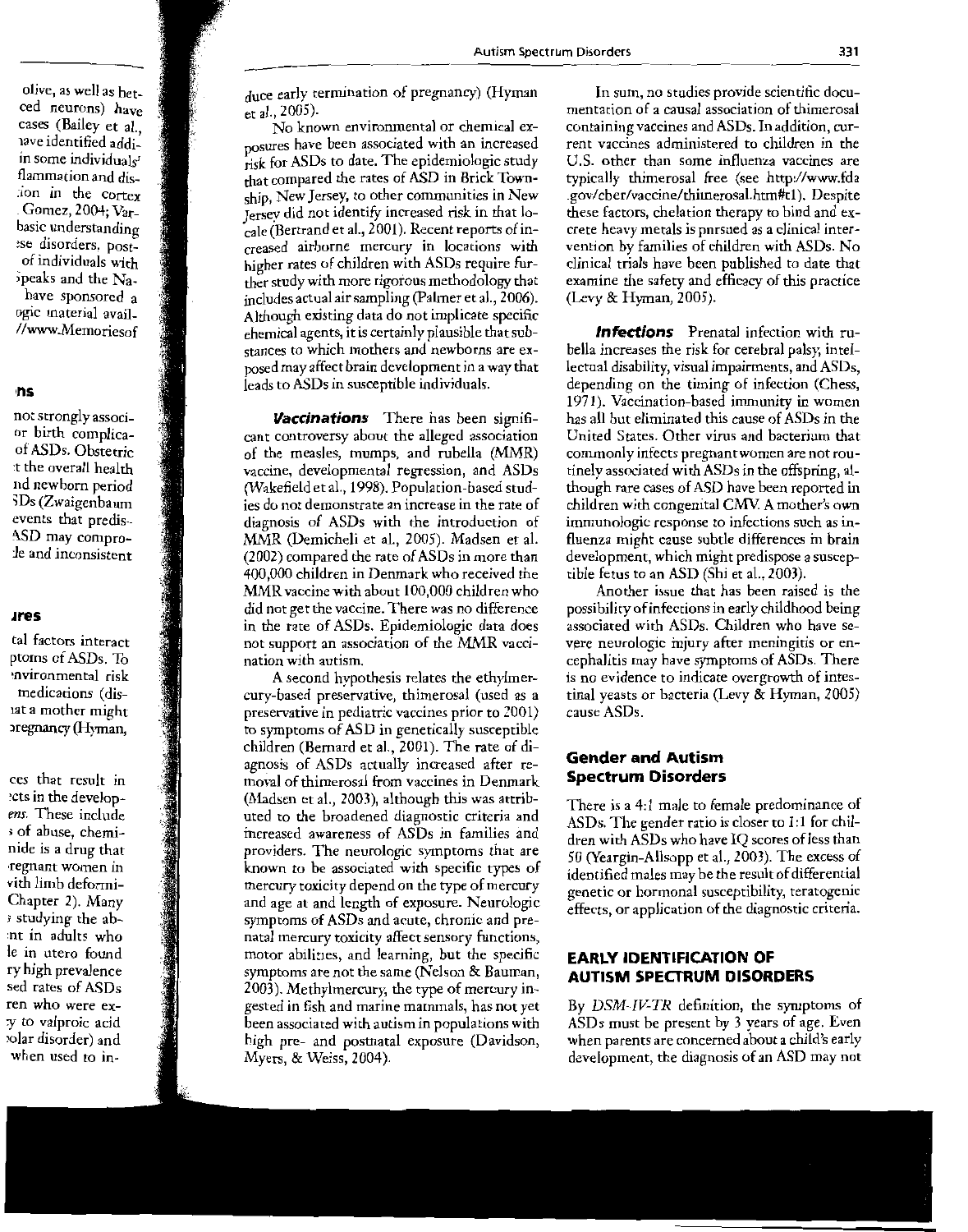332



be made for 2-3 years (Mars et al., 1998). As with many other disorders, the more severe the symptoms, the earlier the child is referred for evaluation. The age of diagnosis has deereased with increased awareness by pediatricians, parents, and preschool teachers. Children with Asperger syndrome and high-functioning autism, however, tend to be diagnosed at school age.

Delayed langnage development, repetitive behaviors, and atypical social responsivity are common early parental concerns. Systematic review of videotapes from the first of year life demonstrates differences in infants with ASDs by 1 year of age. They may not respond to their name and are less interested in faces and voices than other infants. Infants later diagnosed with ASDs may have had poor eye contact, absence of a social smile, irritability, and a dislike of being held. As toddlers, they may have had sleep difficulties, limited diets, tantrums, and inattention to language. Because of limited response to the language of others, initial concerns may have been around hearing impairment. Overall, ASDs cannot be thought of in terms of age of onset of symptoms but rather in terms of age of recognition (Volkmar, Stier, & Cohen, 1985).

Early diagnosis is based on the recognition of the core features of ASDs as they appear in early childhood. Atypical development of pretend play, pointing to share interest, use of eye gaze to engage another person in communication, and social interest can distingnish toddlers at high risk for ASD as young as 18 months of age. These observations are the basis for the Checklist for Autism in Toddlers (CHAT; Baron-Cohen et al., 2000) and the Modified Checklist for Autism in Toddlers (M-CHAT; Robins et al., 2001). The M-CHAT is a brief parent questionnaire suitable for screening toddlers prior to 3 years of age. Other tests that can be used to screen for ASDs in toddlers include the Screening Tool for Autism (STAT; Stone et al., 2004) and the Pervasive Developmental Disorder Screening Test-II (PDDST-II; Siegel, 2004). The routine use of general developmental and behavioral screening tests by primary care providers, however, is likely to be the best screening mechanism to identify children with ASD. This approach identifies general delays and results in earlier referral for diagnostic and treatment services. Because of the importance of early diagnosis in leading to early intervention, there has been much interest in the accurate screening and diagnosis at younger and younger ages. (See Table 23.2 for more information about screening tools.)

# **Evaluation of the Child with** an Autism Spectrum Disorder

Assessment for ASDs requires time, collaboration among health care and educational professionals, and knowledge of the disorders. The evaluation follows directly from the diagnostic criteria that focus on impairments in social reeiprocity, language, and restricted patterns of behavior (Filipek et al., 2000).

**Multidisciplinary Assessment** Most children are initially referred to school-based assessment teams or early intervention services by their primary care providers or by parents because of language delays (see Chapter 33). Initial multidisciplinary evaluation of developmental concerns should involve formal assessments of 1) receptive and expressive language, 2) cognitive function, 3) hearing, 4) fine and gross motor function, 5) social and emotional skills, and 6) adaptive skills.

If an ASD is suspected, referral should he made to a professional experienced in making diagnoses, such as a neurodevelopmental or developmental-behavioral pediatrieian, child neurologist, child psychiatrist, child psychologist, or speech-language pathologist. The assessment should include a detailed medical history, with particular attention paid to 1) social development; 2) developmental inilestones, especially in langnage; 3) other medical conditions; 3) family history, including behavioral, medical, neurologic, developmental, and psychiatric illnesses; and 4) current family functioning and circumstances. As noted previously, more than one quarter of children with Autistic Disorder have a reported loss of language and/or social inilestones in the second year of life. An underlying medical condition needs to be considered in these cases. Ten percent of children with ASDs are reported to have medical conditions that might be etiologic (Chakrabarti & Foinbonne, 2001). A general physical and neurological examination for intercurrent medical conditions that might exacerbate hehavior and for underlying causes of the ASD should take place. The physical examination should include an examination of the skin, as children with neurocutaneous syndromes (e.g., tuberous sclerosis) are at higher risk for ASDs. Head circumference should be monitored and with conventional neurologic assessment of macro and microcephaly.

**Diagnostic Measures** Diagnosis of an ASD is based on the application of the  $DSM$ -IV-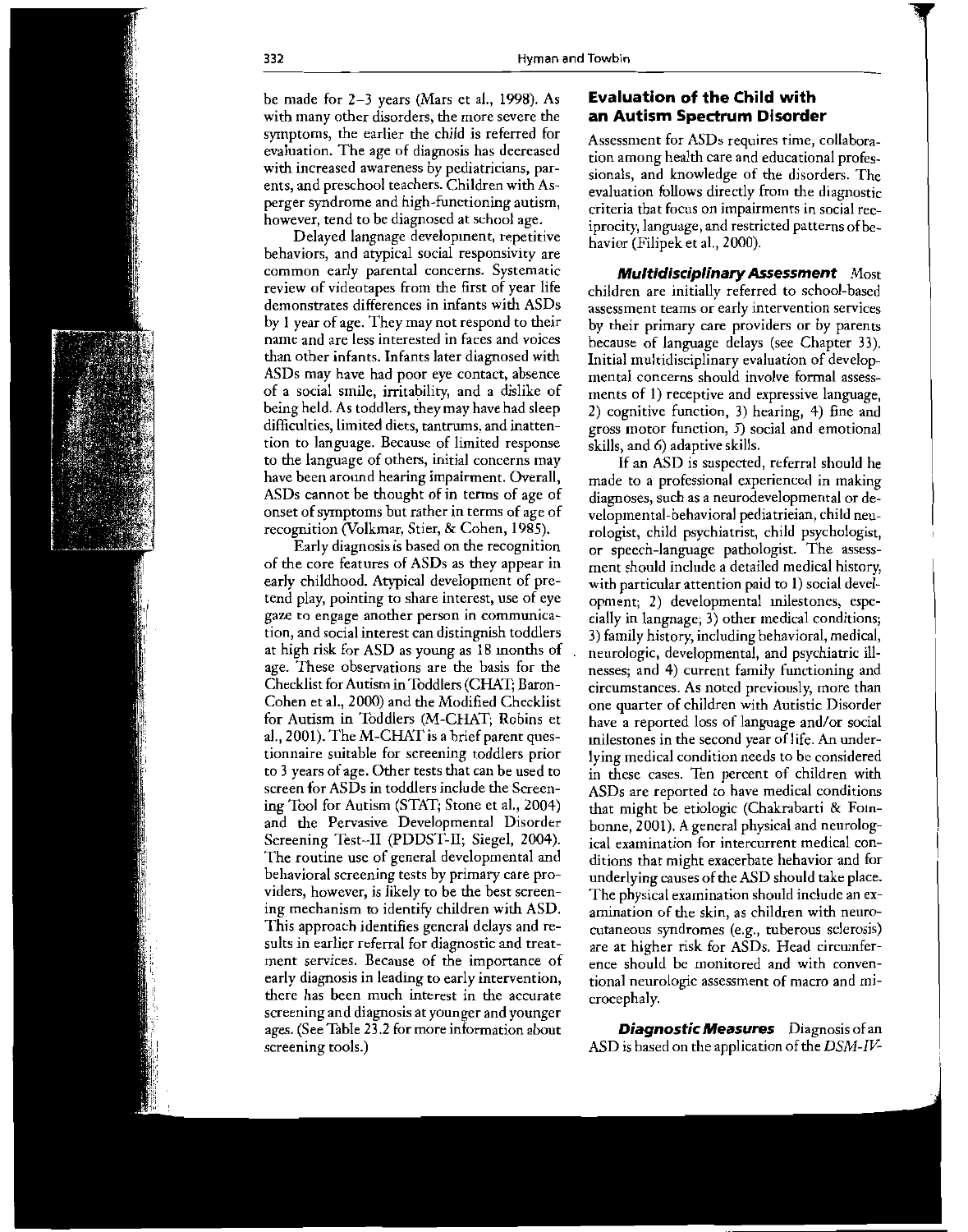# Id with Disorder

res time, collaboraeducational profesthe disorders. The from the diagnostic ments in social recicted patterns of be-

# ssessment Most

ed to school-based tervention services iders or by parents (see Chapter 33). luation of developolve formal assessxpressive language, caring, 4) fine and cial and emotional

, referral should be rienced in making velopmental or deatrician, child neuchild psychologist, ogist. The assessed medical history, d to 1) social develmilestones, espenedical conditions; chavioral, medical, and psychiatric illy functioning and viously, more than Autistic Disorder uage and/or social r of life. An under-Is to be considered of children with nedical conditions akrabarti & Fomical and neurologrent medical cone behavior and for should take place. ould include an exldren with neurouberous sclerosis)

Head circumferand with convenof macro and mi-

 $\cdot$  Diagnosis of an on of the *DSM-IV*-

TR criteria (APA, 2000). The history and clinical observation requires input from parents, therapists, and teachers who are familiar with the child in multiple settings. Because many children with ASDs are anxious in new settings, it may take multiple visits to obtain a reliable assessment. Structured history through the Autism Diagnostic Inventory (Lord, Rutter, & Le Couter, 1994) and observation of symptoms through the Autism Diagnostic Observation Schedule (Lord et al., 2000) are used primarily in research settings to standardize application of the DSM-IV-TR criteria.

### Laboratory Testing and Neuroimag-

ing There is no standard medical workup for children with ASDs. Etiologic workup is determined by history and physical examination (American Academy of Pediatrics [AAP], 2001). DNA analysis for fragile X syndrome is often recommended in children with cognitive limitations and symptoms of ASDs. Karyotyping should also be considered. A chromosomal abnormality is identified in up to 5% of children with ASDs and cognitive limitations. Advances in chromosome analysis such as subtelometic analysis (see Chapter 1) has not increased diagnostic yield to date. As the genes for ASD are identified, it is likely that testing for specific gene alterations will be routinely recommended.

Although abnormalities may be seen on MRI in children with ASDs, the yield for diagnostic or treatable conditions identified by routine neuroimaging studies is low. Similarly, in the absence of a history of seizures, routine screening with EEGs is not indicated (Filipek et al., 2000). General metabolic screening rarely has positive results if the history and physical examination is negative. Although additional medical and biological evaluations are often pursued, there is no scientific evidence to support measurement of heavy metal levels in hair, blood, or urine; immunologic parameters in blood; stool flora; urine peptides; or yeast metabolites in urine in children with ASDs (Levy & Hyman, 2005).

### **ASSOCIATED CONDITIONS**

ASDs may be associated with intellectual disability, as well as many other conditions. These are discussed next.

### **Intellectual Disability**

Most studies report that up to three quarters of individuals with Autistic Disorder also have inTable 23.2. Screening and diagnostic tests for autism spectrum disorders (ASDs)

- Screening tests for ASDs in toddlers
	- Modified Checklist for Autism in Toddlers (M-CHAT; Dumont-Mathew & Fein, 2005): ages 18–36 months
- Screening Tool for Autism in Two-Year-Olds (STAT; Stone et al., 2004)
- Pervasive Developmental Disorder Screening Test (PDDST; Seigel, 2004)
- Screening tests for older children
	- Social Communication Questionnaire (SCQ; Berument et al., 2002): older than 3 years of age Social Reciprocity Scale (Constantino, 2004): school age
- Standardized tests that support a clinical diagnosis oi autism
- Childhood Autism Rating Scale (CARS; Schopler, Reichler, & Renner, 1993): older than 2 years of age
- Gilliam Autism Rating Scale, Second Edition (GARS-2; Gilliam, 2005): older than age 3
- "Gold standard" companion measures designed to elicit symptoms of ASDs for diagnostic purposes
	- Autism Diagnostic Interview (ADI; Lord et al., 1994): semistructured interview with the caregiver that allows for scoring whether autism is present
- Autism Diagnostic Observation Schedule (ADOS; Lord et al., 2000): structured interactions for children of different language abilities to allow for observation of symptoms of ASDs per the Diagnostic and Statistical Manual of Mental Disorders, Fourth Edition, Text Revision (DSM-IV-TR; American Psychiatric Association, 2000) criteria for both Autistic Disorder and Pervasive Developmental Disorder
- The above two measures are often used together to characterize cases for research related to autism.

Note: Clinical application of the diagnostic criteria from DSM-IV-TR by an experienced clinician is the mainstay of diagnosis.

tellectual disability. Yeargain-Alsop et al. (2003) reported that 68% of the children between 3 and 10 years of age identified with ASDs in the Atlanta area also bad intellectual disability. Only 40% of preschool children diagnosed with ASDs were found to have comorbid intellectual disability at the time of the first evaluation (Chakrabarti & Fombonne, 2001). With more inclusive diagnostic criteria for ASD, it is likely that increasing numbers of individuals with typical cognitive abilities and with significant intellectual disability will be identified as having ASDs. Brain insults responsible for causing ASDs can disrupt other neurologic functions and result in intellectual disability.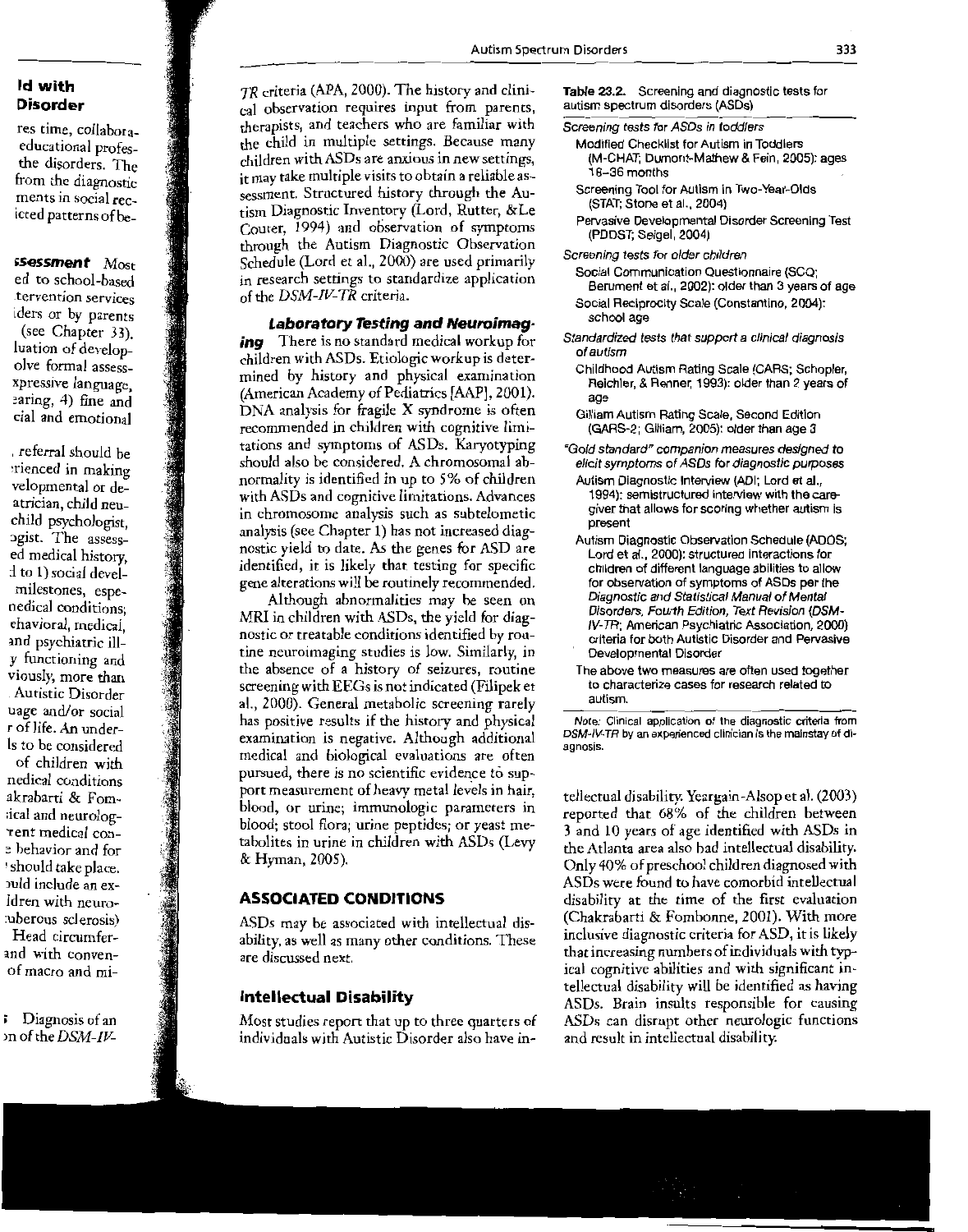334

Overlap of symptoins between intellectual disability and the ASDs also complicates the diagnostic process. Careful clinical assessment is necessary to determine if social development is atypical for the child's mental age. Symptoms of ASD such as a lack of interest in peer play, lack of pretend play, and repetitive behaviors may also be seen in people with severe intellectual disability without ASDs (de Bildt et al., 2004).

# **Learning Disabilities**

Learning disabilities are common among individuals who have ASDs. Specific impairments in executive function—the cognitive tasks related to taking in, organizing, processing and acting on information—also may be present in people with ASDs (Ozonoff et al., 2004).

# **Epilepsy**

Overall, epilepsy is reported in about one quarter of individuals with ASDs and most commonly presents in infancy and adolescence (Tuchman & Rapin, 2002). There is also an increased likelihood of having an abnormal EEG without seizures in people with ASDs. The implications of this finding are unclear, and the role of anticonvulsant treatment in the absence of seizures has not been evaluated.

# **Tic Disorders**

Up to 9% of children with ASDs also have tics or brief involuntary motor movements. Tourette syndrome can be diagnosed when both vocal and motor tics last 6 months. Tourette syndrome may be associated with inattention and hyperactivity, obsessions, and learning disabilities. Individuals who have Tourette syndrome but not an ASD have appropriate social reciprocity (Ringman & Jankovic, 2000).

### Sleep Disorders

Sleep disturbances are reported in 50%-70% of children with ASDs. Although often considered most problematic in the preschool years, symptoms persist in many children. Night waking, delayed sleep onset, and early morning waking are all reported (Wiggs & Stores, 2004). Poor sleep may be associated with daytime inattention and irritability. Underlying biologic causes may relate to abnormal melatonin synthesis and release or disordered sleep cycles. Until the etiology is better understood, the mainstay of

treatment is behavioral intervention. Medical treatment with melatonin, antihistamines, and other sedating agents may be used to augment behavioral treatment.

### Gastrointestinal Symptoms

Increased prevalence of abdominal pain, gastroesophageal reflux, diarrhea, constipation, and bloating among children with ASDs has been suggested (Erickson et al., 2005). Although higb rates of gastrointestinal symptoms are reported among children with ASDs attending subspecialty clinics, no increased rate of complaint was identified in studies examining primary care records in the United Kingdom for children prior to diagnosis. In a clinical series of children with ASDs who were referred for evaluation of accompanying gastrointestinal (GI) concerns, the children were reported to have a greater than anticipated rate of lymphonodular hyperplasia on intestinal biopsy (Wakefield, Anthony, & Murch, 2000). Additional study is necessary to determine if this evidence of in--flammatory response represents a specific dis ease state. Abdominal discomfort may be responsible for acute behavioral changes. Children with ASDs often have specific food aversions and rituals and are at risk for nutritional compromise. Symptoms of GI disease need to be assessed and treated in children with ASDs as with any other children.

### **Psychiatric Conditions**

Children with ASDs are at greater risk for depression, mood disorders, symptoms of attention-deficit/hyperactivity disorder, and anxiety. Comorbid diagnosis may be most evident in adolescents with adequate language and insight to allow standard application of diagnostic criteria.

# **Genetic Disorders Associated** with Autism Spectrum Disorders

ASDs occurs with greater frequency among children with speeific genetic disorders. Children with these disorders need to be monitored for symptoms of ASDs.

Tuberous Sclerosis Tuberous sclerosis is an autosomal dominant disorder caused by a defect in the TSC2 gene that codes for the protein tuberin. This neurocutaneous condition results in characteristic skin lesions (depigmented oblong patches called ash leaf spots),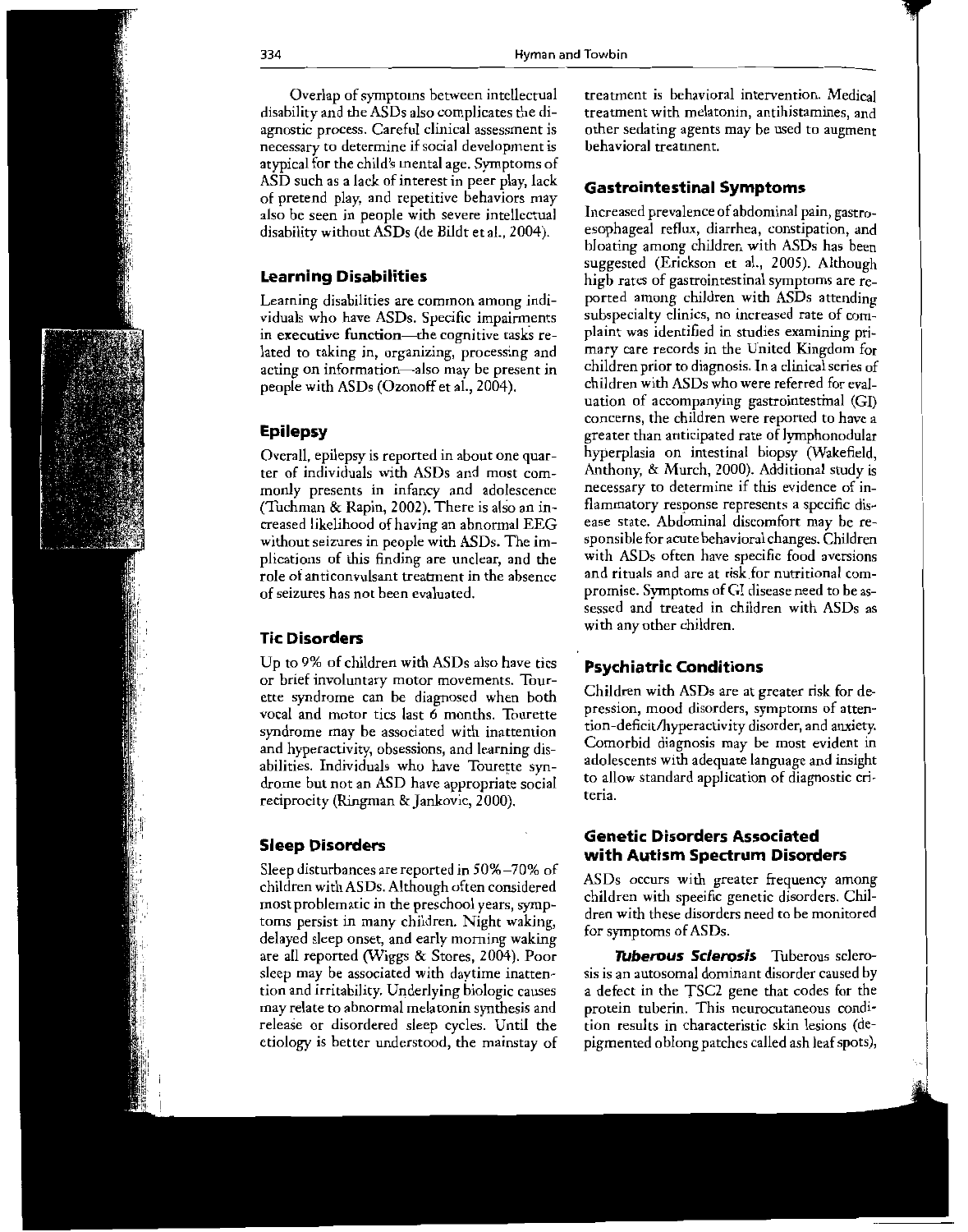tervention. Medical antihistamines, and be used to augment

# **ptoms**

lominal pain, gastroa, constipation, and vith ASDs has been l., 2005). Although al symptoms are reith ASDs attending reased rate of comidies examining pri-Inited Kingdom for In a clinical series of ere referred for evalastrointestinal (GI) e reported to have a e of lymphonodular biopsy (Wakefield, Additional study is this evidence of insents a specific disomfort may be real changes. Children cific food aversions or nutritional comisease need to be asiren with ASDs as

greater risk for desymptoms of attenisorder, and anxiety. be most evident in inguage and insight n of diagnostic cri-

# ociated n Disorders

frequency among tic disorders. Chiled to be monitored

Tuberous sclero-: disorder caused by that codes for the ocutaneous condic skin lesions (deilled ash leaf spots),

acne-like adenoma sebaceum, and benign growths (tubers) in the brain (Smalley, 1998). Common features are intellectual disability and seizures. Although, only  $1\% - 4\%$  of people with ASDs are likely to have tuberous sclerosis, a substantial number of children with tuberous sclerosis have symptoms of autism. All children being evaluated for an ASD should be examined to rule out neurocutaneous conditions.

Fragile X Syndrome At one time fragile  $X$  syndrome, the most prevalent cause of inherited intellectual disability, was believed to be a common genetic cause of ASDs. With careful clinical diagnosis, it has become clear that a large number of individuals with fragile  ${\bf X}$ syndrome have many symptoms of ASDs but do not meet full criteria for the diagnosis. Up to 2% of boys with an ASD also have fragile X (Wassink, Piven, & Pitel, 2001).

**Chromosome 15 Deletion** Prader-Willi syndrome and Angelman syndrome share a common region for chromosomal deletion on chromosome  $15$  (15q11-q13). People with Prader-Willi syndrome have profound obesity, short stature, skin picking behaviors, and mild cognitive limitations. Angelman syndrome is characterized by intellectual disability, a happy affect, ataxic movements, hand clapping, and a characteristic facial appearance. A subgroup of children within ASD has been identified who also have a deletion or duplication in this region on chromosome 15 (Muhle et al., 2004).

Other Syndromes Associated with Autism Spectrum Disorders An increased rate of ASDs has been reported in Moebius syndrome (facial diplegia) and Joubert syndrome (cerebellar hypoplasia). Both of these syndromes may involve disruption of early embryologic brain development. Other genetic syndromes that have been associated with ASDs include Down syndrome, CHARGE syndrome, and Smith-Lemli-Opitz syndrome. The cooccurrence of these syndromes and the behaviors of autism may help researchers learn more about the neurobiology of ASDs (Muhle et al., 2004).

# **TREATMENT APPROACHES**

It is important to diagnose children with ASDs early and accurately. Early educational programs focus on teaching social language and enhancing appropriate behaviors to children with ASDs. It is believed that treatment is most effective if started early. The National Research Council (2001) recommended intervention that is intensive, multidisciplinary, and continuous. Goals of autism treatment include 1) fostering development, 2) promoting learning, 3) reducing rigidity and stereotypy, 4) eliminating maladaptive behaviors, and 5) alleviating family distress (Rutter, 1985). A comprehensive approach usually requires a combination of an individualized educational program, behavioral supports, social and pragmatic language skills development, and family support.

# **Educational Approaches**

The mainstay of treatment is education (National Research Council, 2001). Disorderspecific programs should be instituted as soon as a diagnosis is made. There are many different approaches to preschool education for children with ASDs. Successful programs share the characteristics of early entry, active participation in an intensive program offered daily throughout the year, planned teaching opportunities organized with the attention span of the child in mind, and sufficient adult staffing to meet the needs of the individual child and his or her program. An increase in tested IQ scores has been documented in young children with autism who participate in disorder-specific interventions (Harris et al., 1991). This finding may be in part the result of maturation, and increased motivation to participate in testing. In the absence of well-designed studies, one must be careful in ascribing treatment effects to either educational or complementary interventions that are instituted during early childhood.

Although there are philosophical differences between some of the teaching strategies, most preschool programs utilize the following: 1) structured teaching periods, 2) reinforcement of spontaneous communication, 3) instruction of specific skills using principles of reinforcement, and 4) incidental learning (i.e., use of spontaneously occurring "teachable moments"). Some of the more common approaches are described next.

TEACCH The TEACCH (Treatment and Education of Autistic and related Communication handicapped Children) was one of the initial disorder-specific educational programs that recognized the need for an intensive and coordinated approach to skill building and developing communication abilities (Mesibov, Shea, & Schopler, 2005). It was designed to ad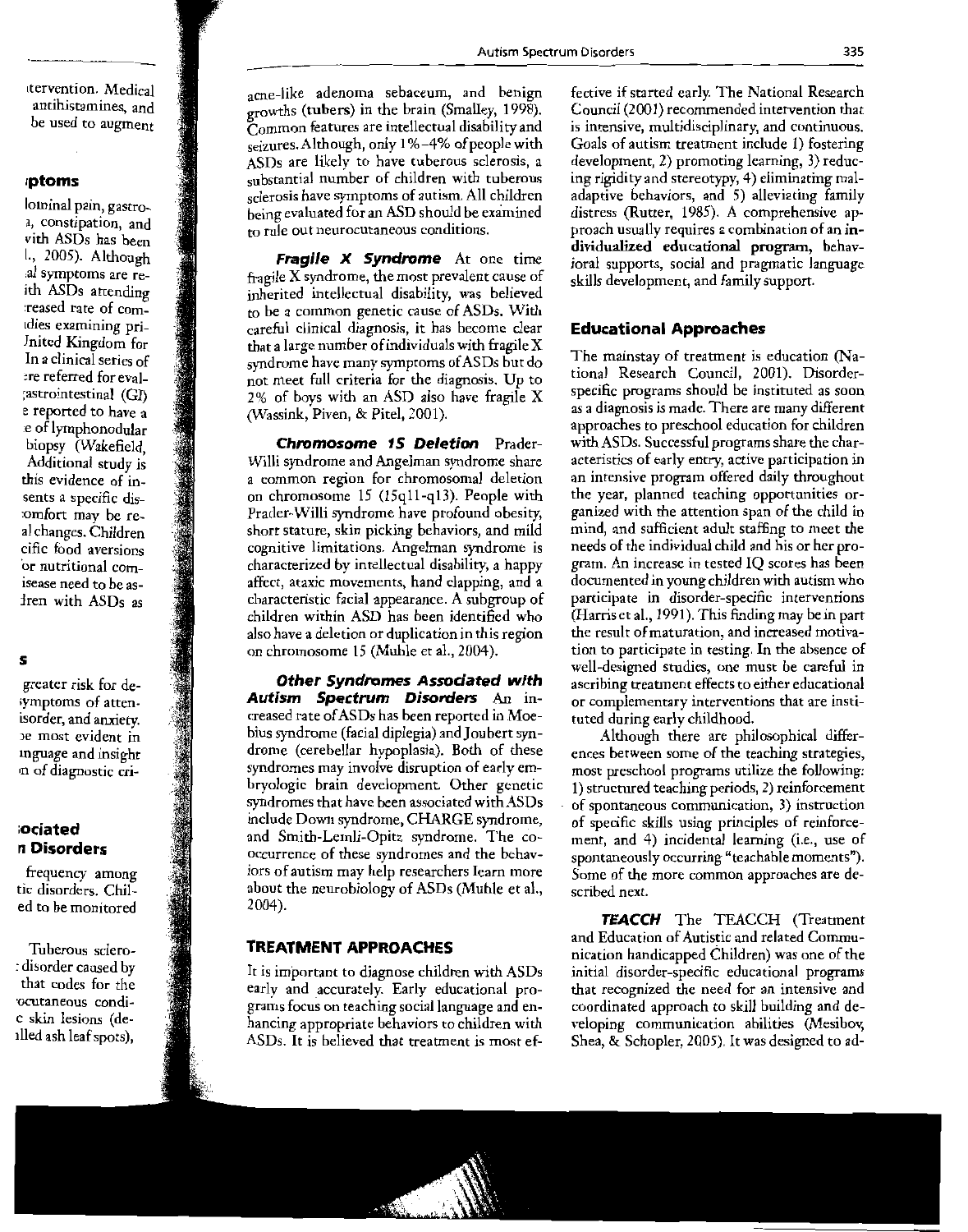dress the needs of the child and family across the school experience and includes classroom teaching, parent training, and other support services. The approach is eclectic and involves the use of behavioral strategies to enhance communication and social interaction, as well as visual organization and cuing; in addition, it  $em$ phasizes the parents' roles as co-therapists.

336

**Applied Behavior Analysis** The behavioral principles of operant learning (see Chapter 35) were used in a program for preschool children with ASDs developed by Dr. Ivor Lovaas (1987). His initial studies demonstrated that intensive and early intervention that specifically teaches the component skills necessary for development was associated with typical classroom performance in almost half of the 20 children with autism studied from  $7-11$ years of age (McEachin, Smith, & Lovaas, 1993). This model initially tested a 40-hourper-week program that was based on individual therapy using discrete trial teaching, prompting, and reinforcement. Goals of the first year of treatment were to develop language skills, increase social use of language, increase social approach, promote play skills, and decrease behaviors that competed with the desired goals of therapy. In the second year of treatment, the goal was to extend intervention to a preschool environment in order to encourage interaction with peers and generalize the acquired skills. Later studies reported qualitative improvement even in children who do not have the dramatic response to behavioral treatment because of comorbid intellectual disability (Smith et al., 1997). Modifications in the delivery of applied behavior analysis (ABA) services have addressed teaching language skills and using a variety of behaviorally based strategies for skill development (Koegel, Koegel, & McNerney, 2001). Generalization of skills to the home and classroom are an important component of the treatment plan.

# Developmental-Individual Difference-Relationship Based Model The Developmental-Individual Difference-Relationship Based model (DIR model) is a treatment strategy described by Weider and Greenspan (2003) that builds on social communication learned in relationships with consistent and responsive adults. "Opening and closing circles of communication" in the context of child directed play is the focus of this intervention. It

depends on participation by the family and educational team. This type of therapy has been demonstrated to contribute to developmental gains when used as part of an early intervention program (Mahoney & Perales, 2005). It seeks to build shared attention leading to engagement. Communication and problem solving are also practiced, and the adults shape the development of appropriate play and interaction.

Relationship Development Inter**vention** Relationship Development Intervention (RDI; Connections Center, 2004) is another relationship development approach that addresses social learning as an apprenticeship model. The adults lead the child through learning how to interact and respond in naturalistic settings. Parents are educated to understand the core deficits of ASDs so they can respond and shape their child's responses to language and social situations.

**Classroom-Based Programs** For children 3–21 years of age, Autistic Disorder is included as a special category of educational disability under the Individuals with Disabilities Education Improvement Act of 2004 (PL 108-446). This law mandates that specific academic goals should relate to the child's cognitive *and* functional level, and the program should be provided in the least restrictive environment. The Handicapping Condition under federal law is Autism, although under the diagnostic criteria in the DSM-IV-TR, Autistic Disorder is only one of the ASDs (or Pervasive Developmental Disorders per the DSM-IV-TR).

Children with ASDs should have their individualized needs addressed whether they are educated in small structnred classrooms or in inclusive environments. Inclusive education allows for the child to model appropriate behaviors and learn how to participate in the community. Modifying educational materials may require consultant teacher support or team-taught classrooms. Some children with ASDs may benefit from a more structured environment with fewer sensory distractions. A specialized class setting could potentially be *less* restrictive for some children with ASDs because the predictability may result in less personal distress. Many educational strategies can he used to enhance the success of children with ASDs in the classroom (Harrower & Dunlap, 2001; Myles & Southwick, 1999). Future studies need to determine which programs are most effective and for which students.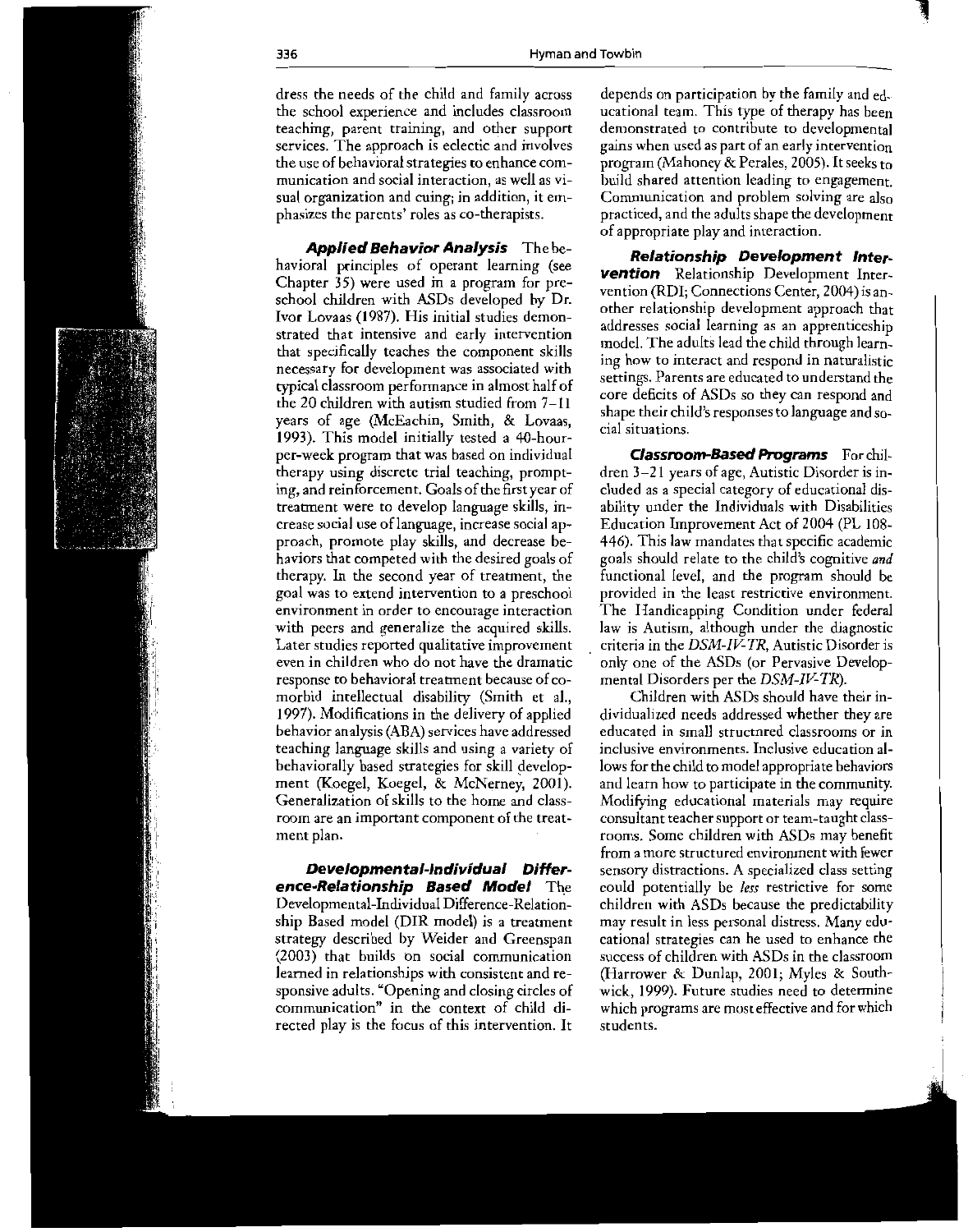the family and edof therapy has been e to developmental n early intervention es, 2005). It seeks to ing to engagement. em solving are also pe the development raction.

lopment Interevelopment Inter-Center,  $2004$ ) is annent approach that an apprenticeship hild through learnond in naturalistic d to understand the y can respond and to language and so-

**Syrams** For chilstic Disorder is inof educational diss with Disabilities t of 2004 (PL 108t specific academic uld's cognitive and rogram should be tive environment. ion under federal der the diagnostic utistic Disorder is ervasive Develop- $M$ -IV-TR).

ould have their inwhether they are I classrooms or in isive education alropriate behaviors in the community. rials may require team-taught class-ASDs may benefit mment with fewer lized class setting trictive for some the predictability stress. Many edud to enhance the s in the classroom Myles & Southeed to determine tive and for which

f.

# **Behavioral Intervention**

An important goal of educating children with ASDs is to teach skills that extend their ability to communicate and socialize with others. Behavior carries meaning and should not be presumed to be a random act. Painful medical conditions and comorbid psychiatric conditions should be considered in cases of acute behavjoral deterioration. If the origin of the behavior is considered, it may be possible to teach more effective ways to achieve a similar result (e.g., comfort, communication) and to expand behaviors that increase social adaptability. Behavioral support can be helpful in establishing daily routines, in extinguishing destructive behaviors, and in responding to tantrums. A functional behavioral analysis is indicated if behaviors interfere with classroom functioning (Dalton, 2002). This formal assessment determines why the behaviors are occurring. A functional behavioral plan can then be developed to alter the environmental factors that precipitate the challenging behaviors or teach the child and staff other means of responding (see Chapter 33).

# Pragmatic Language and Social Skills Training

Communication attempts by children with ASDs should be rewarded socially or in other ways to foster language development. Bondy and Frost (1998) demonstrated that organizing visual cues helps children with ASDs associate the spoken word with events. This helps them learn the role of communication in obtaining tangible items and can be built into a Picture Exchange Communication System (PECS). There may be comorbid verbal motor dyspraxia or apraxia. This is when the motor coordination of speech is discordant with language understanding. Therapy may include a visual language system (picture or sigu) which, in some cases, scaffolds the development of spoken communication. The use of augmentative and alternative communication (AAC) is different from facilitated communication. In AAC, children who do not have efficient oral speech are taught to independently gain access to written, graphic, or computer-assisted technologies for independent communication. Facilitated communication is a technique whereby a facilitator guides the individual with an ASD to type responses. Subconscious guidance by the facilitator has been demonstrated under experimental conditions, and facilitated communication is not endorsed for clinical use (Mostert, 2001).

For children with spoken language, an important objective is the promotion of language skills used in conversation (Quill, 2000). Prag*matic language* refers to the integration of gesture, expression, proximity, and inflection of language to enhance interpersonal understanding of communication. It involves both production and understanding of these functions in the conversational partner. These skills can make the difference in independent living, employment, and higher education. Encouraging social and pragmatic language development can be accomplished through a variety of approaches, including modeling by peers in inclusive settings, Social Stories (Gray, 2000), formal social skills curricula, supervised social skills group experiences, and tutoring by typically developing peers (Rogers, 2000). Children with ASDs may not generalize rehearsal in a group to other settings unless specifically taught to do so. Moreover, these techniques may not bridge the gap between social interactions and social relationships (Bauminger & Kasari, 2000). Therefore, edueational objectives should address mastery of social skills in different settings and with different people.

# Medication

Medication should only be considered as a component of a therapeutic program that includes behaviorally based therapy to teach appropriate behaviors and understanding of the reasons why behaviors might occur. Treatment with medication should be for specific target behaviors or a comorbid psychiatric or medical disorder.

**Stimulant Medications** Hyperactivity and inattention are common symptoms in children with ASDs. If appropriate language and educational interventions are in place and inattention persists, treatment with conventional stimulant medications such as methylphenidate and mixed dextroamphetamine salts can have beneficial effects (Handen, Johnson, & Lubetsky, 2000; see Appendix C). Side effects may include insomnia, decreased appetite, increased moodiness, and repetitive behaviors. Guanfacine and clonidine have been used for treatment of motor hyperactivity with some success (Jaselskis et al., 1992). Potential side effects of these two medications include hypotension and sedation.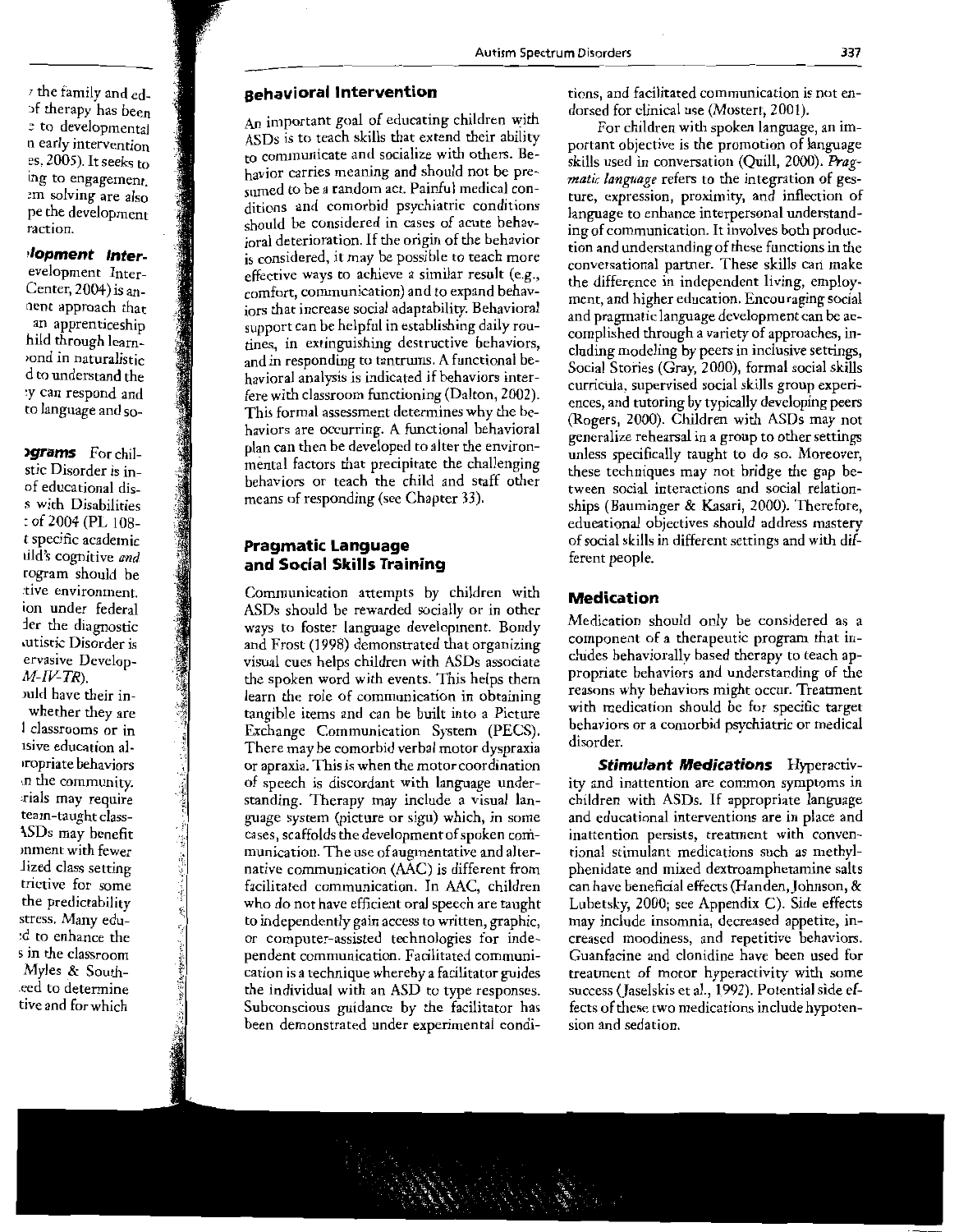Selective Serotonin Reuptake In**hibitors** Because of some similarities between perseverative interests and obsessions, selective serotonin reuptake inhibitors (SSRIs) have been used to treat repetitive behaviors, irritability, and self-injury in people with ASDs (Moore et al., 2004). Decreasing anxiety may have additional benefits in enhancing language and social interactions. Side effects may include paradoxical hyperactivity or mood instability. Suicidal behaviors have very rarely been reported with drugs in this class when used to treat adolescent depression, so close monitoring is suggested.

Atypical Neuroleptics Well-designed trials have demonstrated that the atypical neuroleptic risperdone significantly improves irritability, aggression, and self-stimulatory/selfinjurious behaviors in children with ASDs and intellectual disability (McCracken et al., 2002; McDougle et al., 2005). Medications in this class, such as olanzapine and aripiprazole, have been used on the basis of small open trials. The major side effect seen is weight gain. Less common side effects from this class of medications include metabolic syndrome (a prediabetic state with elevation of blood lipids), tardive dyskinesia, sedation, and hormonal imbalances. Routine monitoring for side effects is important.

**Mood Stabilizers** Anticonvulsant drugs used to treat bipolar disorder, such valproic acid and carbamazepine, are also used in the management of explosive behaviors in people with ASDs (Hollander et al., 2001). Both medications need to be monitored with blood levels. By extension, newer anticonvulsants are sometimes used.

Other Medications Other types of medications are being investigated for symptoms of ASDs. Advanees in technology are likely to bring to market other medications designed to affect specific neural systems.

# Complementary and Alternative Therapies

Almost two thirds of Americans employ treatments that could fall into the category of complementary or alternative medicine (CAM). Up to one third of families are already using CAM therapies at the time that their child receives the formal diagnosis of an ASD (Levy et al., 2003). The AAP Committee on Children with Disabilities (2001) recognized that CAM treatments are commonly used for chronic conditions. The committee encouraged traditional health care providers to understand the issues that families are dealing with, to help educate families in the interpretation of claims made by CAM providers and literature, and to monitor children for side effects if CAM therapies are utilized. The health care professional should advocate for the child to pursue educational and other therapeutic interventions known to enhance outcome and help the families evaluate data regarding the cost, side effects, plausibility of the claims, and the claimed benefits for the treatment they wish to try.

There are increasing numbers of scientific studies examining CAM therapies for safety and efficacy. The most informative study design is the double-blind placebo-controlled trial with an adequate number of subjects with welldefined ASDs whose treatment response is measured using valid tests. In most behavioral studies, up to one third of participants report benefit from placebo. That is why it is so important that placebo controlled trials be reported for treatment.

Dietary treatment is popular. Elimination of gluten and casein (wheat and milk proteins) has been hypothesized to result in decreased symptoms of autism and in decreased intestinal distress in some children. Although there are many anecdotal reports of improvement, two small studies have not demonstrated niarked improvement (Elder et al., 2006; Millward et al., 2005). Despite this, the gluten- and caseinrestricted diet remains popular, and families who decide to pursue it need to carefully monitor their child's nutritional needs. For example, when milk is removed, alternative sources of calcium, vitamin D, and protein need to be provided.

Vitamins are often used in doses greater than the recommended daily intake in an attempt to effect behavioral change. Vitamin B<sub>6</sub> taken with magnesium is one such treatment used to enhance attention and language. Although several studies suggested benefit, two double-blind placebo-controlled studies could not demonstrate it (Nye & Brice, 2005). Other nutritional treatments that enjoy popularity at the writing of this chapter include supplementation with essential fatty acids,  $B_{12}$ , dimethylglycine, and carnosine (Levy & Hyman, 2005). Children should have target behaviors identified and a monitoring system in place to determine if the intervention has a positive effect. Knowledge of potential side effects is also cru-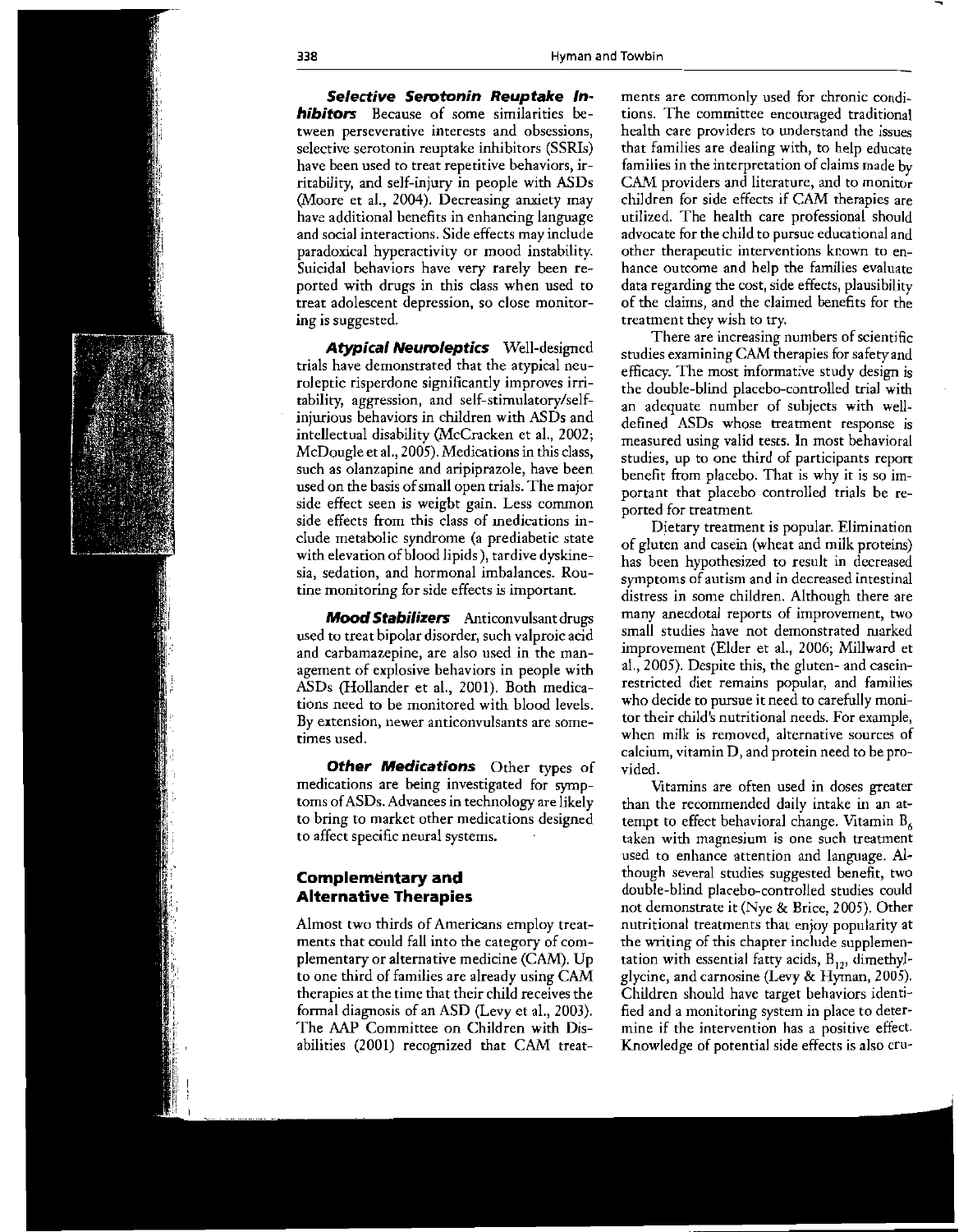or chronic condiuraged traditional lerstand the issues h, to help educate of claims made by e, and to monitor AM therapies are rofessional should ue educational and ons known to en-: families evaluate :ffccts, plausibility d benefits for the

mbers of scientific spies for safety and ve study design is ntrolled trial with bjects with wellnent response is n most behavioral articipants report s why it is so imlled trials be re-

oular. Elimination ind milk proteins) sult in decreased ecreased intestinal lthough there are mprovement, two onstrated marked :006; Millward et luten- and caseinilar, and families to carefully monieds. For example, native sources of in need to be pro-

in doses greater *i* intake in an atange. Vitamin  $B_6$ e such treatment nd language. Alsted benefit, two lled studies could rice, 2005). Other njoy popularity at clude supplemends,  $B_{12}$ , dimethyl-& Hyman, 2005). behaviors identiin place to detera positive effect. effects is also crucial. Other types of CAM are used to treat hypothesized infectious or immune imbalances such as yeast overgrowth in the colon and intestinal dysbiosis (Finegold et al., 2002). The current scientific literature does not support these treatments.

Sometimes the nontraditional use of a prescription medication becomes a CAM therapy. Secretin is one example. Secretin is a hormone that increases pancreatie secretion into the intestine and is usually employed to evaluate pancreatic function during endoscopy. Anecdotal observation of behavioral improvement in three children after secretin with endoscopy resulted in its widespread use. Subsequently, more than 700 children with ASDs have been studied in double-blind placebo-controlled trials of secretin without confirmation of the original improvement (Williams, Wray, & Wheeler, 2005).

Not all CAM therapies are biologic. Facilitated communication, auditory integration training, and optometric training are nonbiologic examples of CAM. The conventional medical literature does not support the use of these interventions. Sensory integration techniques are often used by occupational therapists to stimulate or calm children who demonstrate altered sensory and motor reactivity (Baranek, 2002). Although popular, there is little data to support general implementation of these strategies. Until appropriately designed scientific studies are completed, each child must be evaluated by the family and therapy team for both positive and negative responses to CAM therapies that families chose to employ.

### **Family Supports**

Families should be connected with appropriate parent support organizations at the time of diagnosis (Chapter 40). The stressors of receiving the diagnosis, making decisions, and addressing the child's needs may require referral for additional counseling services for other family members. The needs of siblings must also be addressed. Most studies indicate that the siblings of children with disabilities are resilient (Kaminsky & Dewey, 2002).

### OUTCOME

Measured IQ scores and the presence of language that can be used for conversation remains the best predictor of outcome for children with ASDs (Bilstedt, Gillberg, & Gillberg, 2005). More than half of children diagnosed with autism acquire language that can be used for communication (Howlin, 2003). With the expansion of diagnostic criteria to include a large number of individuals with typical cognitive abilities among those with ASDs (e.g., people with Asperger syndrome), the outcome for successful completion of education and community employment may be more optimistic.

It is as yet unknown how function is altered by educational programs. Diagnosis of an ASD at age 2 seems to be accurate (Lord et al., 2006). It is impossible to predict at the time of diagnosis which children will respond positively to intervention and which children will later also be diagnosed with intellectual disability. Therefore the need to provide an intense and disorderspecific intervention program to all children with ASDs is imperative.

### **SUMMARY**

ASDs are neurodevelopmental disorders with a genetic basis, the presentation of which might be modified by environmental factors. These disorders are characterized by abnormalities in communication, social interaction, and repetitive interests and behaviors. Children with ASDs may have associated intellectual disability and severe communication impairments. Individuals with typical cognitive abilities and highfunctioning autism or Asperger syndrome have symptoms related to social reciprocity and repetitive behaviors. Advances in early recognition and intervention have had a positive impact on outcome and quality of life for people with ASDs and their families. Individualized, multidimensional treatment is the standard of care and is associated with notable improvements in symptoms.

### **REFERENCES**

- American Academy of Pediatrics, Committee on Children with Disabilities. (2001). Technical Report. The pediatrician's role in the diagnosis and management of Autistic Specrrum Disorder in children. Pediatrics, 107, E85
- American Psychiatric Association. (2000). Diagnostic and statistical manual of mental disorders (4th ed., text rev.). Washington, DC: Author.
- Asperger, H. (1991). 'Autistic psychopathy' in childhood U. Frith, Trans.). In U. Firth (Ed.), *Autism and As*erger syndrome (pp. 37-92). New York: Cambridge University Press. (Original work published 1944)
- Bailey, A., Luthert, P., Dean, A., et al. (1998). A clinicopathological study of autism. Brain, 121, 889-905.
- Baranek, G.T. (2002). Efficacy of sensory and motor interventions for children with autism. Journal of Autism and Developmental Disorders, 32(5), 397-422.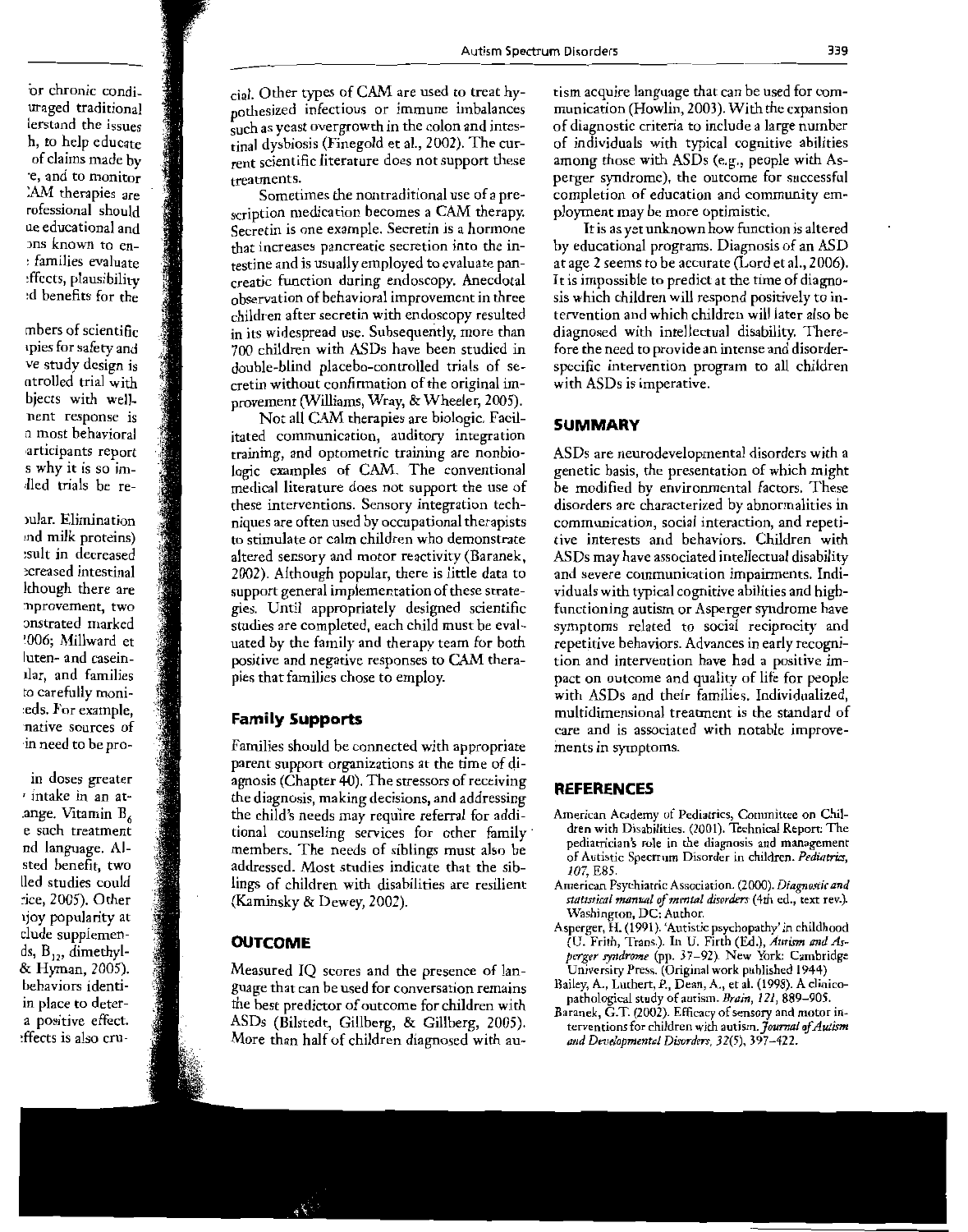- Barbaresi, W.J., Katusic, S.K., Colligan, R.C., et al. (2005). The incidence of autism in Olmsted County, Minnesota, 1976-1997: Results from a population based study. Archives of Pediatrics and Adolescent Medicene, 159, 37–44.
- Baron-Cohen, S., Wheelwright, S., Cox, A., et al. (2000). Early identification of autism by the Checklist for Autism in Toddlers (CHAT). *Journal of the Royal Soci*ety of Medicine, 93(10), 521–525.
- Bauminger, N., & Kasari, C. (2000). Loneliness and friendship in high functioning children with autism. Child Development, 71, 447–456.
- Bernard, S., Enayati, A., Redwood, L., et al. (2001). Autism: A novel form of mercury poisoning. Medical Hypotheses, 56, 462–471.
- Bertrand, J., Mars, A., Boyle, C., et al. (2001). Prevalencc of autism in a United States population: The Brick Township, New Jersey, investigation. Pediatrics, 175, 444–451.
- Berument, S., Rutter, M., Lord, C., et al. (2002). Scrcening young people for autism with the Developmental Behavior Checklist. Journal of the American Academy of Child and Adolescent Psychiatry, 41, 1369–1375.
- Billstedt, F., Gillberg, C., & Gillberg, C. (2005). Autism after adolescence: Population based 13–22 year follow up study of 120 individuals with autism diagnosed in childhood. Journal of Autism and Developmental Disorders, 35(3), 351-360.
- Bondy, A.S., & Frost, L.A. (1998). The Picture Exchange Communication System. Seminars in Speech and Language, 19(4), 373–388.
- Bruinsma, Y., Koegel, R.L., & Koegel L.K. (2004). Joint attention and children with autism: A review of the literature. Mental Retardardation and Developmental Disabilities Research Reviews, 10(3), 169-175.
- Casanova, M.F., Buxhoeveden, D.P., & Gomez, J. (2004). Disruption in the inhibitory architecture of the cell minicolumn: Implications for autism. Neuroscientist, 9(6), 496-507.
- Centers for Disease Control and Prevention (CDC). (2006). Mental health in the United States: Parental report of diagnosed autism in children aged 4–17 years: United States, 2003-2004. Morbidity and Mortality Weekly Report, 55(17), 481–486.
- Chakrabarti, S., & Fombonne, E. (2001). Pervasive developmental disorders in preschool children. *Journal of* the American Medical Association, 285(24), 3093–3099.
- Chess, S. (1971). Autism in children with congenital rubella. Journal of Autism and Childhood Schizophrenia,  $I(1), 33-47.$
- Committee on Children with Disabilities. (2001). American Academy of Pcdiatrics: Counseling families who choose complementary and alternative medicine for their child with chronic illness or disability. *Pediatrics*, 107, 598-601. (Erratum in Pediatrics, 108, 507.)
- Connections Center. (2004). *Relationship Development In*tervention (RDI). Retrieved October 11, 2006, from http://www.rdiconnect.com
- Constantino, J. (2004). Social Responsiveness Scale (SRS). Los Angeles: Western Publishing Services.
- Dalton, M.A. (2002). Education rights and the special needs child. Child and Adolescent Psychiatric Clinics in North A<del>m</del>erica, 11, 859–868
- Davidson, P.W., Myers, G.J., & Weiss, B. (2004). Mercury exposure and child development outcomes. Pedi*atrics, 113*(4, Suppl.), 1023–1099
- Dawson, G., Webb, S.J., & McPartland, J. (2005). Understanding the nature of face processing impairment in autism: Insights from behavioral and electro-

physiological studies. Developmental Neuropsychology, 27, 403–424.

- Dawson, G., Webb, S., Schellenberg, G.D., et al. (2002). Defining the broader phenotype of autism: Genetic, brain, and behavioral perspectives. *Developmental Psy*chopathology, 14(3), 581–611.
- de Bildt, A., Sytema, S., Ketelaars, C., et al. (2004). Interrelationship between Autism Diagnostic Observation Schedule-Generic (ADOS-G), Autism Diagnostic Interview-Revised (ADI-R), and the Diagnostic and Statistical Manual of Mental Disorders (DSM-IV-TR) classification in children and adolescents with  $\mathsf{in}\text{-}$ tellectual disability. Journal of Autism and Developmental Disorders, 34(2), 129-137.
- deLong, R., & Nohria, C. (1994). Psychiatric family history and ueurological disease in autistic spectrum disorders. Developmental Medicine and Child Neurology, 36(5), 441–448.
- Demicheli, V., Jefferson, T., Rivetti, A, et al. (2005). Vaccines for measles, numps and rubella in children. Cochrane Database of Systematic Reviews, CD004407.
- Dumont-Mathew, T., & Fein, D. (2005). Screening for autism in young children: The Modified Checklist for Autism in Toddlers (M-CHAT) and other measures. Mental Retardation and Developmental Disabilities Research Reviews, 11, 253–262.
- Elder, J.H., Shankar, M., Shuster, J., et al. (2006). The gluteu-free, casein-free diet in autism: Results of a preliminary double blind clinical trial. Journal of Autism and Developmental Disorders, 36(3), 413–420.
- Erickson, C.A., Stigler, K.A., Corkins, M.R., et al. (2005). Gastrointestinal factors in autistic disorder: A critical review. Journal of Autism and Developmental<br>Disorders, 35(6), 713-727.
- Filipek, P., Accardo, P., Ashwal, S., et al. (2000). Practice parameter: Screening and diagnosis of autism. Newology, 55, 468–479.
- Finegold, S.M., Molitoris, D., Song, Y., et al. (2002). Gastrointestinal microflora studies in late-onset autism. Clinical Infectious Disease, 35(Suppl. 1), S6-S16.
- Folstein, S., & Rutter, M. (1977). Infantile autism: Agenetic study of 21 twin pairs. Journal of Child Psychology, Psychiatry, and Allied Disciplines, 18, 297–321.
- Foinbonne, E. (2001). Is there an epidemic of antism? American Academy of Pediatrics, 107, 411–412.
- Fomboune, E. (2002). Epidemiological trends in rates of autism. *Molecular Psychiatry*, 7, S4–S6.
- Fomhonne, E. (2003). Epidemiological surveys of autism and other pervasive developmental disorders: An updare. Journal of Autism and Developmental Disorders, 33,  $365 - 382.$
- Gilliam, J.E. (2005). *Gilliam Autism Rating Scale, Second* Edition (GARS-2). Circle Pines, MN: AGS Publishing.
- Gray, C. (2000). The new Social Stories book. Arlington, TX: Future Horizons.
- Greenspan, S.I., & Wieder, S. (1998). The child with special needs. Philadelphia: Perseus Books.
- Gutstein, S. (2003). *Administration manual for the Rela*tionsbip Development Assessment (RDA) Part 1 (Version 3.0). Houston, TX: Connections Center.
- Handen, B.L., Johnson, C.R., & Lubetsky, M. (2000). Efficacy of methylphenidate among children with autism and symptoms of attention-deficit hyperactivity disorder. Journal of Autism and Developmental Disorders, 30(3), 245–255.
- Harris, S.L., Handleman J.S., Gordon R., et al. (1991). Changes in cognitive and language functioning of preschool children with autism. *Journal of Autism and De*velopmental Disorders, 21(3), 281–290.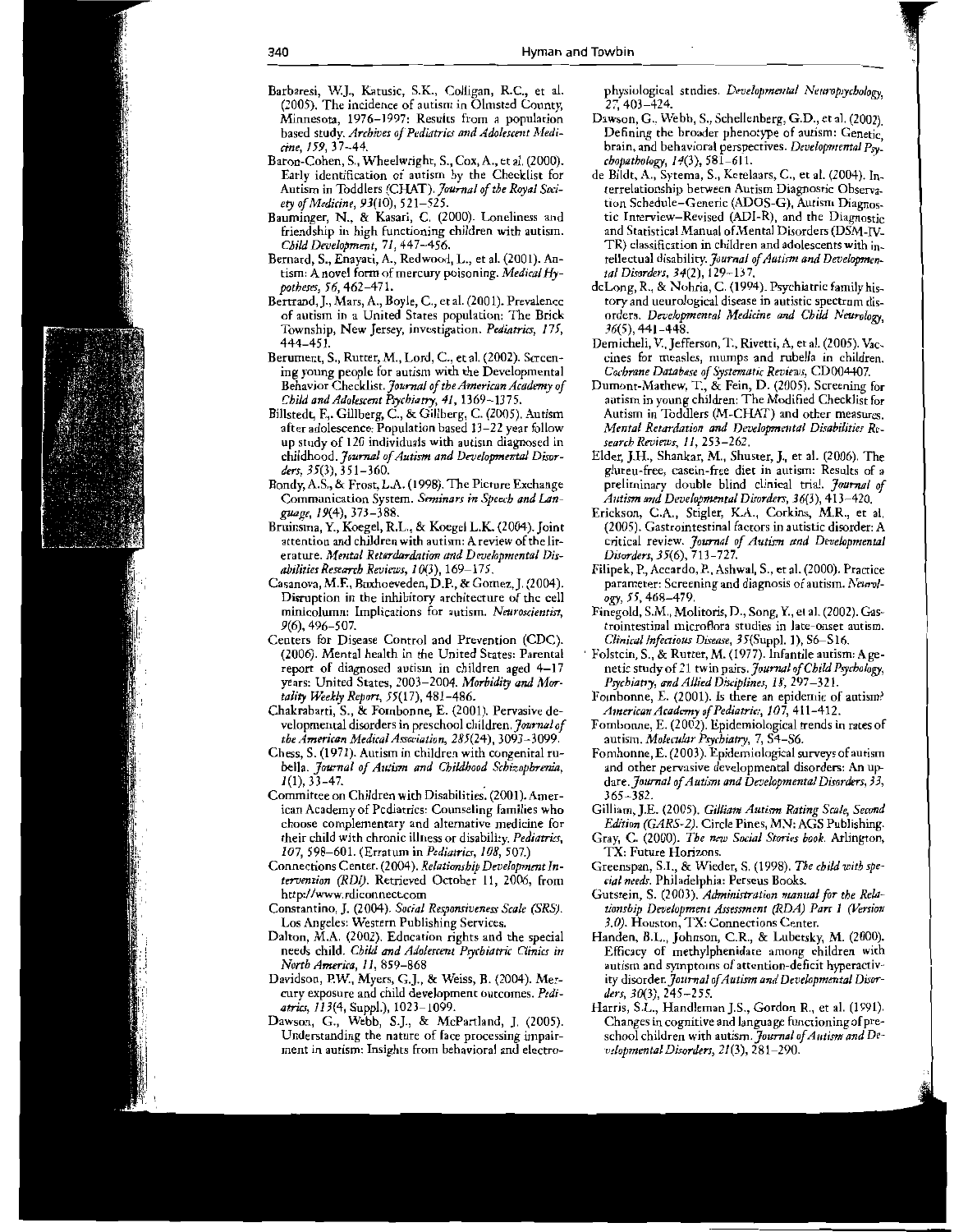tal Neuropsychology,

, G.D., et al. (2002). of autism: Genetic, . Developmental Psy-

J., et al. (2004). Inliagnostic Observa-), Autism Diagnosind the Diagnostic isorders (DSM-IVdolescents with insm and Developmen-

○ 神田 小田市 (神社大学)

chiatric family hististic spectrum disid Child Neurology,

**\,** et al. (2005). Vacubella in children. ews, CD004407. 05). Screening for lified Checklist for id other measures. ntal Disabilities Re-

et al. (2006). The tism: Results of a l trial. *Journal of*  $36(3), 413 - 420.$ kins, M.R., et al. antistic disorder: A and Developmental

al. (2000). Practice of autism. *Neurol* 

, et al. (2002). Gaslate-onset autism.  $1, S6-S16.$ ntile autism: A geof Child Psychology,

297-321.

idemic of autism? 411–412.

al trends in rates of

56.

d surveys of autism disorders: An upental Disorders, 33,

ating Scale, Second : AGS Publishing. es book. Arlingron,

The child with spe-٠ks.

anual for the Rela-A) Part 1 (Version enter.

xetsky, M. (2000). ng children with deficit hyperactivvelopmental Disor-

1 R., et al. (1991). unctioning of pre-' of Autism and De-

- Harrower, J.K., & Dunlap, G. (2001). Including children with autism in general education classrooms:  $\bar{\mathrm{A}}$  review of effective strategies. Behavior Modification, 25, 762-784.
- Hendry, C.N. (2000). Childhood disintegrative disorder: Should it be considered a distinct diagnosis? *Clin*ical Psychology Review, 20, 77–90.
- Hollander, E., Dolgoff-Kaspar, R., Cartwright, C., et al. (2001). An open trial of divalproex sodium in autism spectrum disorders. The Journal of Clinical Psychiatry, 62(7), 530–534.
- Howlin, P. (2003). Outcome in high-functioning adults with autism with and without early language delays: implications for the differentiation between autism and Asperger syndrome. Journal of Autism and Developmental Disorders, 33, 3–13.
- Huppke, P., & Gartner, J. (2005). Molecular diagnosis of Rett syndrome. *Journal of Child Neurology, 20, 732*– 736.
- Hyman, S.L., Arndt, T.L., & Rodier, P.M. (2005). Environmental agents in autism: Once and future associations. International Journal Intellectual Disability Reviews.
- Individuals with Disabilities Education Improvement Act of 2004, PL 108-446, 20 U.S.C. §§ 1400 et seq
- Jaselskis, C.A., Cook, E.H., Fletcher, K.E., et al. (1992). Clonidine treatment of hyperactive and impulsive children with autistic disorder. Journal of Clinical Psychopbarmacology, 12, 322–327.
- Kadesjö, B., Gillberg, C., & Hagberg, B. (1999). Brief report: Autism and Asperger syndrome in seven-yearold children: A total population study. *Journal of Au*tism and Developmental Disorders, 29, 327-31.
- Kaminsky, L., & Dewey, D. (2002). Psychosocial adjustment in siblings of children with autism. *Journal of* Child Psychology and Psychiatry, 43, 225–232.
- Kanner, L. (1943). Autistic disturbances of affective contact. Nervous Child, 2, 217.
- Kemper, T.L., & Bauman, M. (1998). Neuropathology of infantile autism. Journal of Neuropathology and Experi-
- mental Neurology, 57, 645-652.<br>Klin, A., Jones W., Schultz, R. et al. (2002). Visual fixation patterns during viewing of naturalistic social sitnations as predictors of social competence in individuals with aurism. Archives of General Psychiatry, 59, 809-816.
- Koegel, R.L., Koegel, L.K., & McNerney, E.K. (2001). Pivotal areas in intervention for autism. *Journal of* Clinical Child Psychology, 30(1), 19–32.
- Krause, I., Xiao-Song, H., Gershwin, E., et al. (2002). Brief report: Immune factors in autism: A critical review. Journal of Autism and Developmental Disabilities, 32, 337 - 345
- Levy, S.E., & Hyman, S.L. (2005). Novel treatments for autistic specrrum disorders. *Mental Retardation and* Developmental Disabilities Research Reviews, 11(2), 131– 142
- Levy, S.E., Mandell, D.S., Merhar, S., er al. (2003). Use of complementary and alternative medicine among children recently diagnosed with autistic spectrum disorder. Journal of Developmental and Behavioral Pediatrics, 24, 418–423.
- Lord, C., Risi, S., DiLavore, P.S., et al. (2006). Autism from 2 to 9 years of age. Archives of General Psychiatry,  $63(6)$ , 694-701.
- Lord, C., Risi, S., Lambrecht, L., et al. (2000). The autism diagnostic observation schedule-generic: A standard measure of social and communication deficits associated with the speetrum of autism. *Jour*nal of Autism and Developmental Disorders, 30, 205–223.
- Lord, C., Rutter, M., Goode, S., et al. (1989). Autism diagnostic observation schedule: A standardized observation of communicative and social behavior. Journal of Autism and Developmental Disorders, 19, 185–212.
- Lord, C., Rutter, M., & Le Couteur, A. (1994). Autism Diagnostic Interview–Revised: A revised version of a diagnostic interview for carcgivers of individuals with possible pervasive developmental disorders. *Journal of* Autism and Developmental Disorders, 24, 659–685.
- Lovaas, O.I. (1987). Behavioral treatment and normal educational and intellectual functioning in young autistic children. Journal of Consulting and Clinical Psychology, 55, 3–9.
- Madsen, K.M., Hvliid, A., Vestergaard, M., et al. (2002). A population-based study of measles, mumps, and rubella vaccination and autism. *The New England Journal* of Medicine, 347(19), 1477–1482.
- Madsen, K.M., Lauritsen, M.B., Pedersen, C.B., et al. (2003). Thimerosal and the occurrence of autism: Negative ecological evidence from Danish populationbased data. *Pediatrics*, 112, 604–606.
- Mahoney, G., & Perales, F. (2005). Relationship-focused early intervention with children with pervasive developmental disorders and other disabilities: A comparative study. *Journal of Developmental and Behavioral Pe*diatrics, 26(2), 77-85.
- Mars, A.E., Mauk, J.E., & Dowrick, P.W. (1998). Symptoms of pervasive developmental disorders as observed in prediagnositc home videos of infants and toddlers.
- The Journal of Pediatrics, 132, 500-504.<br>McCracken, J.T., McGough, J., Shah, B., et al. (2002). Risperidone in children with autism and serious behavioral problems. *The New England Journal of Medi*cine, 347, 314–321.
- McDougle, C.J., Scahill, L., Aman, M.G., et al. (2005). Risperidone for the core symptom domains of autism: Results from the study by the autism network of the research units on pediatric psychopharmacology. American Journal of Psychiatry, 162(6), 1142–1148.
- McEachin, J.J., Smith, T., & Lovaas, O.I. (1993). Longterm outcome for children with autism who received early intensive behavioral treatment. American Journal on Mental Retardation, 97, 359–372.
- Mesibov, G.B., Shea, V., & Scbopler, E. (2005). The TEACCH approach to autism spectrum disorders. New York: Kluwer Academic/Plenum Publishers.
- Millward, C., Ferriter, M., Calver, S., et al. (2005). Gluten- and casein-free diets for autistic spectrum disorder. *Cochrane Database of Systematic Reviews, 2*, CD003498.
- Moore, M.L., Eichner, S.F., & Jones, J.R. (2004). Treating functional impairment of autism with selective serotonin-reuptake inhibitors. Annals of Pharmacother*apy*, 38, 1515–1519. (Epub 2004 Aug 3.)
- Mostert, M.P. (2001). Facilitated communication since 1995: A review of published studies. Journal of Autism and Developmental Disorders, 31, 287–313.
- Muhle, R., Trentatcoste, S.V., & Rapin, I. (2004). The genetics of autism. Pediatrics, 113(5), e472-86.
- Myles B.S., & Southwick J. (1999). Asperger syndrome and difficult moments. Shawnee Mission, KS: Autism Asperger Publishing Co.
- National Research Council. (2001). Educating children with autism: Committee on Educational Interventions for Children with Autism, Division of Behavioral and Social Sciences and Education. Washington, DC: National Academies Press.
- Nelson, K.B., & Bauman, M.L. (2003). Thimerosal and autism? *Pediatrics*, 111(3), 674–679.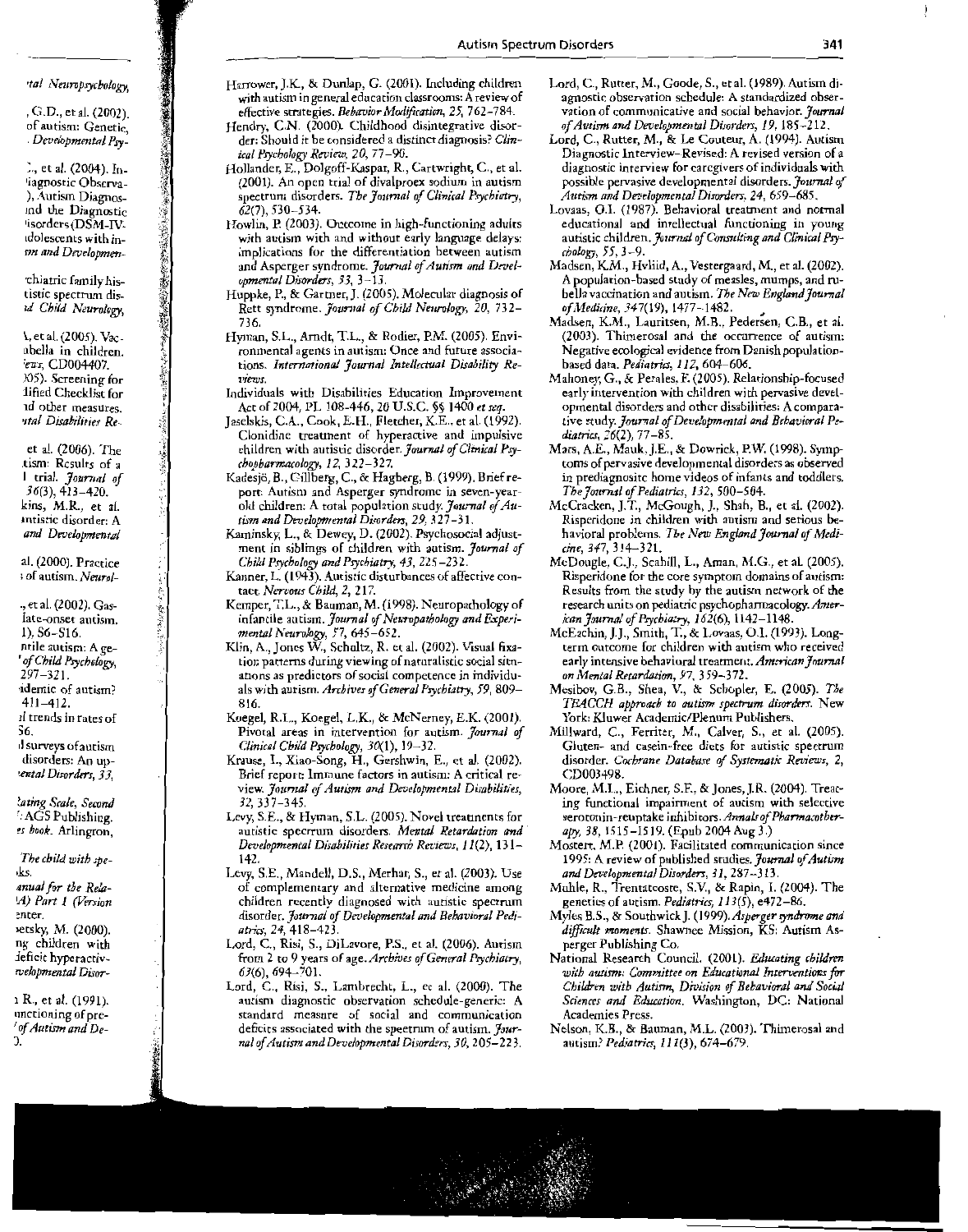- Nomura, Y., & Sagawa, M. (2005). Natural history of Rett syndrome. *Journal of Child Neurology*, 20, 764– 768.
- Nye, C., & Brice, A. (2005). Combined vitamin B6-magnesium treatment in autism spectrum disorder. Cochrane Database of Systematic Reviews, 4, CD003497.
- Ozonoff, S., Cook, I., Coon, H., et al. (2004). Performance on Cambridge Neuropsychological test automated battery subtests sensitive to frontal lobe function in people with autistie disorder: Evidence from the Collaborative Programs of Excellence in Autism network. *Jou<del>r</del>nal of Autism and Developmental Disor*ders, 34, 139–150.
- Palıuer, R.F., Blanehard, S., Stein, Z., et al. (2006). Environmental mercury release, special education rates, and antism disorder: An eeological srudy of Texas. Health Place, 12(2), 203–209
- Pelphrey, K.A., Morris, J.P., & McCarthy, G. (2005). Neural basis of eye gaze processing deficits in antisu1. Brain, 128, 1038–1048.
- Piven, J., Palmer, P., Landa, R., et al. (1997). Personality and language charaereristics in parents from multipleincidence autism families. *American Journal of Medical* Genetics, 74, 398-411.
- Qnill, K.A. (2000). DO-WATCH-LISTEN-SAY: Social and communication intervention for children with autism. Baltimore: Paul H. Brookes Publishing Co.
- Rapin, I., & Dunn, M. (2003). Update on the language disorders of individuals on the autistie spectrum. *Brain* & Development, 25(3), 166–172.
- Redcay, E., & Conrchesne, E. (2005). When is the brain enlarged in autism? A meta-analysis of all brain size reports. Biological Psychiatry, 58, 1-9.<br>Richler, J., Luyster, R., Risi, S., et al. (2006). Is there a 're-
- gressive phenotype' of autism spectrum disorder associated with the measles-mumps-rubella vaccine? A CPEA study. Journal of Autism and Developmental Disorders, 36(3), 299-316.
- Ringman, J.M., & Jankovic, J. (2000). Occurrenee of tics in Asperger's syndrome and autistic disorder. *Journal* of Child Neurology, 15(6), 394–400.
- Robins, D., Fein, D., Barton, M., et al. (2001). The Modified Checklist for Autism in Toddlers: An initial study investigating the early detection of anrism and pervasive developmental disorders. Journal of Autism and Developmental Disorders, 32(2), 131–144.
- Rogers, S. (2000). Interventions that facilitate socialization in children with autism. Journal of Autism and Develop<del>menta</del>l Disorders, 30, 399–410.
- Rogers, S.J. (1998). Neuropsyehology of autism in young children and its implications for early intervention. Mental Retardation and Developmental Disorders Research Reviews, 4, 104-112.
- Rogers, S.J. (2004). Developmental regression in autistic spectrum disorders. Mental Retardation and Developmental Disorders Research Reviews, 10(2), 139-143.
- Rutter, M. (1985). The treatment of autistic children. Journal of Child Psychology and Psychiatry and Allied Disciplines, 28, 3–14.
- Schopler, E., Reichler, R.J., & Renner, B.R. (1993). Childhood Autism Rating Scale (CARS). Circle Pines, MN: AGS Publishing.
- Schultz R.T., Grelotti D.J., Klin A., et al. (2000). The role of the fusiform face area in social cognition: Implications for the pathobiology of autism. Philosophical Transactions of the Royal Society of London. Series B. Biological Sciences, 358, 415–427.

Scott, M.M., & Deneris, E.S. (2005). Making and break-

ing serotonin neurons and autism International Journal of Developmental Neuroscience, 23, 277–285.

- Shattuck, P.T. (2006). The contribution of diaguostic substitution to the growing administrative prevalence of autism in US special education. Pediatrics, 117(4), 1028-1037.
- Shi, L., Fatemi, S.H., Sidwell, R.W., et al. (2003). Marernal influenza infection eauses marked behavioral and pharmacological changes in the offspring. Journal of Neuroscience, 23, 297–302.
- Siegel, B. (2004). Pervasive Developmental Disorders Screening Test-II (PDDST-II). San Anronio, TX: Harcourt Assessment.
- Smalley, S.L. (1998). Autism and tuberous sclerosis. Journal of Autism and Developmental Disorders, 28, 407– 414.
- Smith, T., Eikeseth, S., Klevstrand, M., et al. (1997). Intensive behavioral treatment for preschoolers with severe intellectnal disability and pervasive developmental disorder. *American Journal on Intellectual Disability*, 105, 269–285.
- Sponheim, E., & Skjeldal, O. (1998) Antisin and related disorders: epidemiological findings in a Norwegian study using ICD-10 diagnostic criteria. Journal of Autism and Developmental Disorders, 28, 217–227.
- Stone, W.L., Coonrod, E.E., Turner, L.M., et al. (2004). Psychometric properties of the STAT for early autism screening. Journal of Autism and Developmental Disorders, 34, 691-701.
- Szatmari, P. (2000). The classification of Autism, Asperger's syndrome and pervasive developmental disorder. *Canadian Journal of Psychiatry*, 45, 731–738.
- Travis, L.L., & Sigman, M. (1998). Social deficits and interpersonal relarionships in autism. Mental Retardation and Developmental Disabilities Research Reviews, 4, 65– 72.
- Trevathan, E. (2004). Seizures and epilepsy among children with regression and autistic speetrum disorder. Journal of Child Neurology, S49–S57.
- Tuchman, R, Rapin, I. (2002). Epilepsy in autism. The Lancet Neurology, 1(6), 352–358.
- Vargas, D.L., Nascimbene, C., Krishnan, C., et al. (2005). Neuroglial activation and neuroinflammation in the brain of patients with autism. Annals of Neurology, 57(1), 67-81. (Erratum in Annals of Neurology, 57(2), 304.)
- Volkmar, F.R., Stier, D.M., & Cohen, D.J. (1985). Age of recognition of pervasive developmental disorder. The A<del>mer</del>ican Journal of Psychiatry, 142, 1450–1452.
- Vollm, B.A., Taylor, A.N., Riehardson, P. et al. (2005). Neuronal correlates of theory of mind and empathy: A functional magnetic resonance imaging study in a nonverbal task. *Neuroimage*, 29, 90–98.
- Wakefield, A.J., Anthony, A., Murch, S.H., (2000). Enterocolitis in children with developmental disorders. The American Journal of Gastroenterology, 95(9), 2285– 2295.
- Wakefield, A.J., Murch, S.H., Anthony, A., et al. (1998). Ileal-lymphoid-nodular hyperplasia, non-specifie colitis, and pervasive developmental disorder in children. The Lancet, 351, 637-641.
- Wassink, T.H., Piven, J., & Pitel, S.R. (2001). Chromosomal abnormalities in a clinic sample of individuals with autistic disorder. *Psychiat<del>ri</del>c Genetics,11*, 57–63.
- Webb, E.B., Lobo, S., Hervas, A., et al. (1997). The changing prevalence of autistic disorder in a Welsh health district. Developmental Medicine and Child Neurology, 39, 150–152.